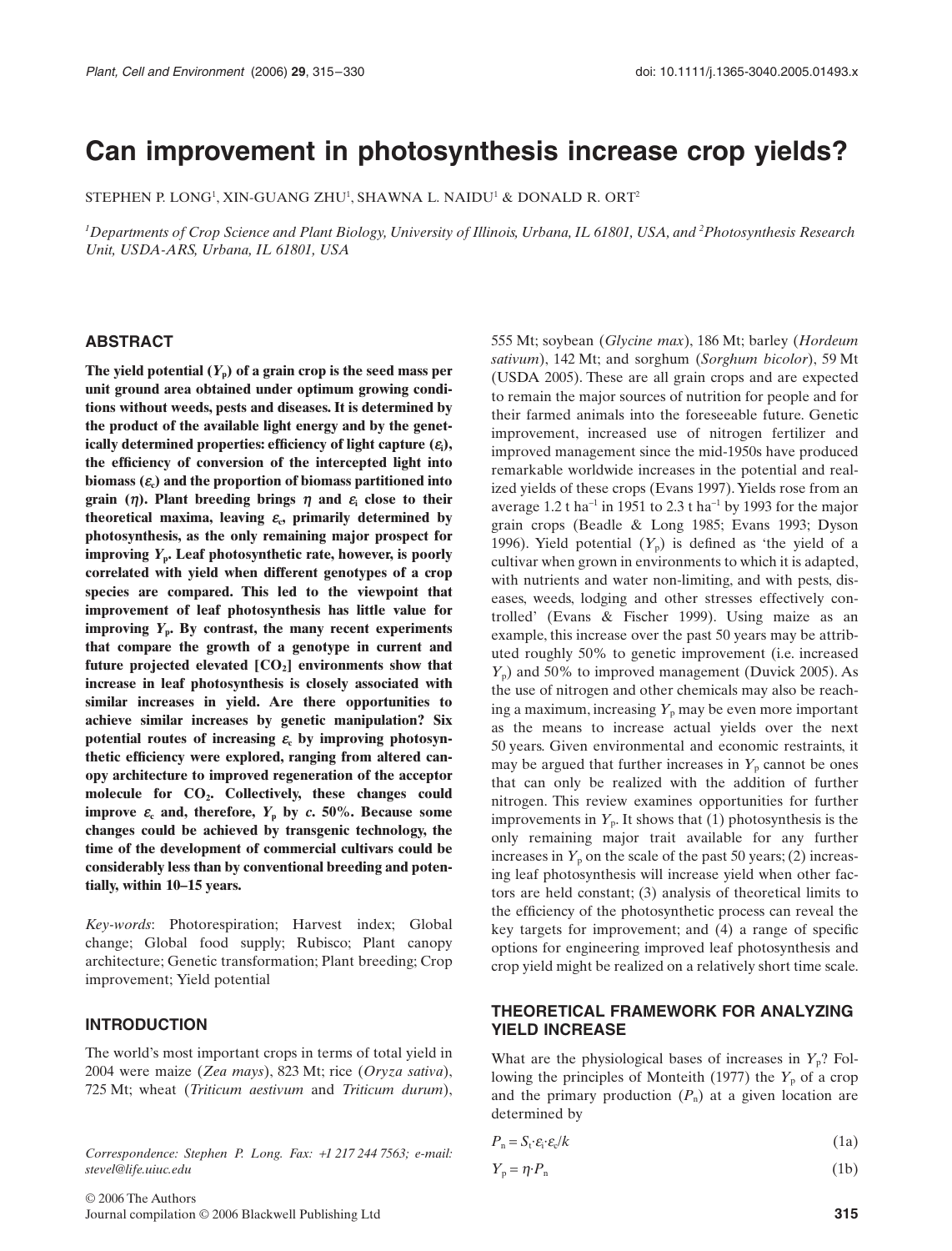where  $S_t$  is the annual integral of incident solar radiation (MJ m<sup>-2</sup>);  $\varepsilon$ <sub>i</sub> is the efficiency with which that radiation is intercepted by the crop;  $\varepsilon_c$  is the efficiency with which the intercepted radiation is converted into biomass; *k* the energy content of the plant mass (MJ  $g^{-1}$ ); and  $\eta$  is the harvest index or the efficiency with which biomass is partitioned into the harvested product.  $S_t$  is determined by the site and the year. Although *k* varies very little between vegetative organs, typically averaging 17.5 MJ kg<sup>-1</sup>, grain with significant oil content may have significantly higher energy contents that should be taken into account in computing yield from eqn 1 (Monteith 1977; Roberts *et al*. 1993).  $P_n$  is the primary productivity (i.e. the total plant biomass produced over the growing season).  $Y_p$  is therefore determined by the combined product of three efficiencies, each describing broad physiological and architectural properties of the crop:  $\varepsilon_i$ ,  $\varepsilon_c$  and  $\eta$ .  $\varepsilon_i$  is determined by the speed of canopy development and closure, canopy longevity, size and architecture.  $\varepsilon_c$  is determined by the combined photosynthetic rate of all leaves within the canopy, less crop respiratory losses. Because reported  $P_n$  for annual crops is commonly the total above-ground biomass, measured  $\varepsilon_c$  is also lowered by the fact that some shoot tissues are shed before harvest and that root mass is not included. These factors lower apparent  $\varepsilon_c$  on the order of about 20% for annual grain crops (Monteith 1977; Beadle & Long 1985).

With reference to eqn 1, how has increase in  $Y_p$  been achieved and what scope is there for further increases? Over the past 50 years, increase in  $Y_p$  has been successfully achieved largely through increase in  $\eta$ . Grain in the modern cultivars of cereals can represent 60% of the total aboveground biomass at harvest (Evans 1993; Hay 1995). A minimum quantity of biomass must remain in the plant body, however, to ensure that vital nutrients and reserves can be translocated into the maturing grain, and to account for cell wall materials that cannot be degraded. While some opportunities for further increase in  $\eta$  remain (Evans 1997), particularly through molecular suppression of the shadeavoidance response in monotypic crop stands (Shlumukov *et al.* 2001), it seems unlikely that a  $\eta$  much greater than 0.6 may be realized.

Increased  $Y_p$  also results from increased  $\varepsilon$ <sub>i</sub> through earlier canopy development and ground cover, and selection of cultivars able to respond to additional nitrogen fertilization without lodging. With these cultivars achieving an  $\varepsilon_i$  of 0.9 over the growing season, again, scope for further improvement is very limited (Beadle & Long 1985).

If  $\eta$  and  $\varepsilon$  are approaching an upper limit, further increase in  $Y_p$  can only be achieved by an increase in  $\varepsilon_c$ which is determined by photosynthesis and respiration. In theory,  $\varepsilon_c$  depends on the efficiency with which the absorbed light energy can be transduced into biomass (i.e. the efficiency of photosynthesis corrected for respiratory losses). This review considers the limitations to, and opportunities for, increasing net photosynthesis in crops. It is first necessary, however, to establish whether photosynthesis limits crop production and whether an increase in photosynthesis actually results in increased crop yields.

# **LEAF PHOTOSYNTHESIS: A TARGET FOR IMPROVEMENT?**

#### **The arguments against**

The advent of transportable infrared  $CO<sub>2</sub>$  analysers opened the opportunity for selecting crop genotypes on the basis of leaf photosynthetic rates (Long, Farage & Garcia 1996). Influential studies, however, question the idea that leaf photosynthesis limits crop production. Evans and Dunstone (1970) show that modern bread wheat cultivars have lower leaf photosynthetic rates than their wild ancestors. This lack of correlation between crop yield and leaf photosynthetic rate is noted frequently in other studies (reviewed by Evans 1993, 1998). The lack of correlation between leaf photosynthetic rate and yield in such studies should have been no surprise because these plants differ genetically in many respects beyond photosynthesis. While it is implicit in eqn 1 that photosynthetic efficiency is critical to crop yield, this is the photosynthetic efficiency of the whole crop averaged over time. Many surveys of leaf photosynthesis are based on the light-saturated rate of a single leaf at a single stage in crop development (Long 1998). The relationship between single-leaf measurements and the whole crop will be complex, and not intuitive. Firstly, as much as 50% of crop carbon may be assimilated by leaves under lightlimiting conditions in which very different biochemical and biophysical properties determine photosynthetic rate (Long 1993). Secondly, increases in leaf area may often be achieved by decreased investment per unit leaf area; thus, light-saturated photosynthetic rate is commonly lower in species with thinner leaves, quite simply because the apparatus is spread more thinly (Beadle & Long 1985). If crop improvement results in increased leaf area, mean leaf photosynthetic rate may decline because of increased self-shading, and maximum leaf photosynthetic rates may decline because resources are spread more thinly across the larger leaf area (Evans 1993).

Photosynthesis can be limited by sink capacity (i.e. ability to use photosynthate). After flowering, the major sink in grain crops is the number and potential size of the seed formed. Decreased sink capacity, as may be induced by removing filling grains, can feedback to decrease photosynthetic capacity (Peet & Kramer 1980). It may be expected, however, that breeding selects for the cultivars that are able to make maximum use of photosynthetic capacity. For example, if weather favours increased photosynthesis, an effectively selected cultivar should have sufficient capacity for formation of grain to use the additional photosynthate. However, a recent detailed analysis that reviewed the magnitude of seed dry weight changes in response to manipulations in assimilate availability during seed filling for wheat, maize and soybean has concluded that in all three crops, yield is usually more limited by sink than by source (i.e. photosynthesis) (Borrás, Slafer & Otegui 2004).

Contrary to the finding of Evans and Dunstone (1970), Watanabe, Evans and Chow (1994) show a strong positive correlation between leaf photosynthetic rate and date of release of Australian bread wheat cultivars. This difference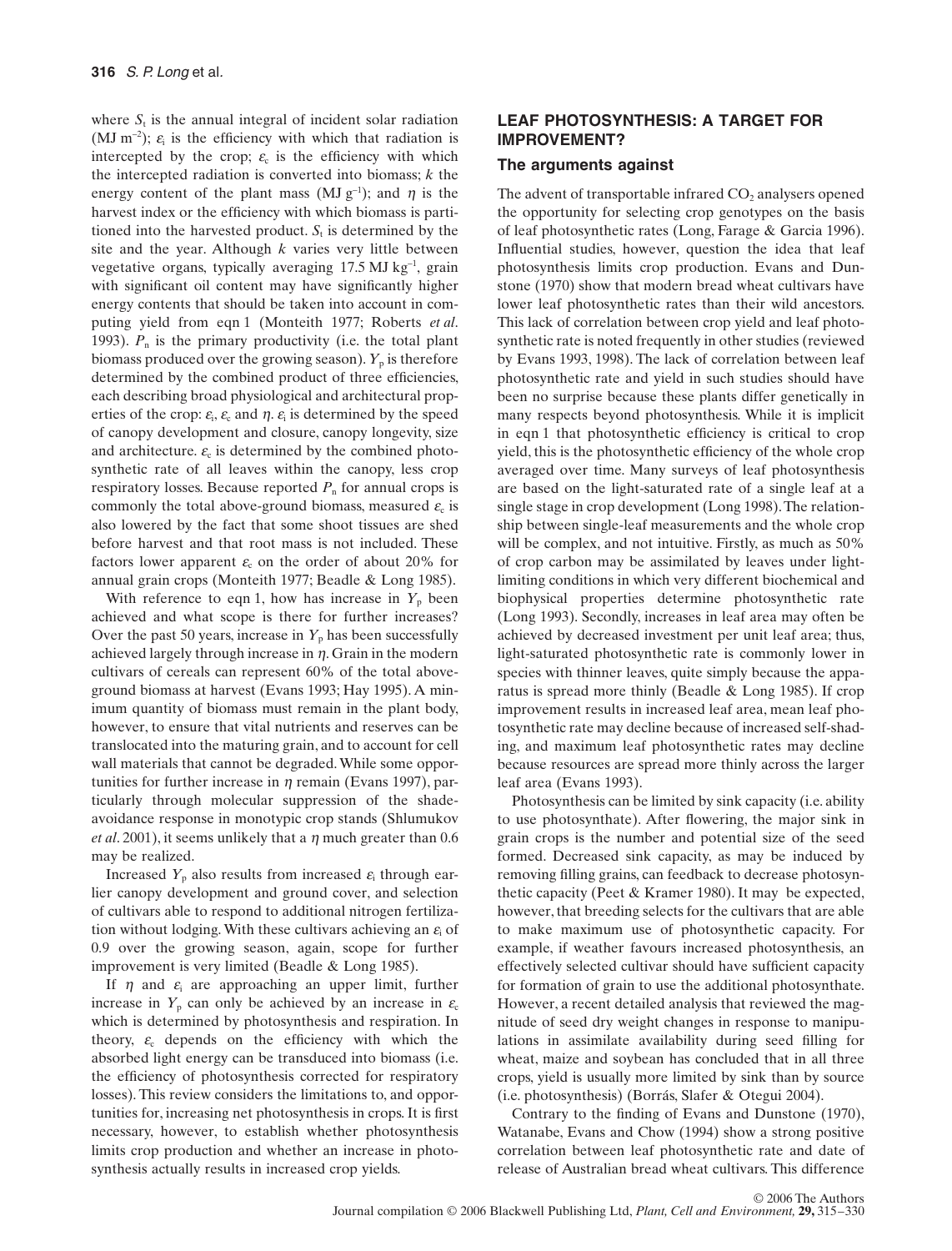may be explained by the fact that the latter study is limited not only to a single species, but to a narrow range of germ plasm within that species. Here, variability in leaf area per plant and its distribution would be smaller, and variation in leaf photosynthetic rate is not confounded with large differences in total or specific leaf area. The potential of leaf photosynthetic rate in improving potential crop yield can only be evaluated when other factors, in particular leaf canopy size and architecture, are held constant. Sinclair, Purcell and Sneller (2004) reason from theory, however, that even in these circumstances, a 33% increase in leaf photosynthesis may translate into an 18% increase in biomass and only a 5% increase in grain yield, or a −6% change in grain yield in the absence of additional nitrogen. These conclusions that leaf photosynthesis has little potential in increasing crop yields are based on comparisons of different genotypes in which differences in leaf photosynthesis are confounded with many other genetic differences (Evans & Dunstone 1970; Borrás *et al*. 2004) or are limited to untested theoretical analyses (Sinclair *et al*. 2004).

In summary, lack of correlation between leaf photosynthesis and yield, coupled with evidence that yield is sink rather than source limited have led to a pervasive view that crop yields cannot be improved by increasing leaf photosynthetic rates. A true practical test of the question of whether increased leaf photosynthesis increases yield would ideally use the same genotype. Fortuitously, the focus on atmospheric  $CO_2$  concentration  $[CO_2]$  increase has provided such tests in abundance.

## What do elevated [CO<sub>2</sub>] experiments tell us about **the link between photosynthesis and yield?**

Increase in  $[CO_2]$  has two effects on  $C_3$  plants: an increase in leaf photosynthesis and a decrease in stomatal conductance to water vapor (*g*s) (reviewed, Drake, Gonzalez-Meler & Long 1997; Long *et al.* 2004). Elevated [CO<sub>2</sub>] increases net leaf photosynthetic rate primarily by (1) competitive inhibition of the oxygenase activity of ribulose-1, 5-biphosphate carboxylase/oxygenase (Rubisco) and therefore photorespiration; and (2) acceleration of carboxylation because the  $CO<sub>2</sub>$  binding site is not saturated at the current [CO<sub>2</sub>]. The European Stress Physiology and Climate Experiment (ESPACE) project grew a single genotype of spring wheat (cv. Minaret) in similar open-top chambers under ambient (350  $\mu$ mol mol<sup>-1</sup>) and elevated [CO<sub>2</sub>] (650  $\mu$ mol mol<sup>−</sup><sup>1</sup> ) at seven sites in Germany, Ireland, the UK, Belgium and the Netherlands, over three consecutive growing seasons (Mitchell *et al*. 1999). Across these sites, photosynthesis of the flag leaf – the major source of assimilate for the grain – was on average increased by 50%, and grain yield was increased by 35% (Bender, Hertstein & Black 1999; Mitchell *et al*. 1999). ESPACE is particularly valuable because it used the same genotype in a range of environments. While limited to one genotype, it agrees well with conclusions that may be drawn from surveys of the several hundred paired treatments in which one genotype of a crop has been grown at both current ambient and elevated

 $[CO<sub>2</sub>]$ . On average, an approximate doubling of the current [CO2] in field or laboratory chambers caused no increase in leaf area, a 23–58% increase in leaf photosynthetic rate (Drake *et al*. 1997), and an average 35% increase in crop yield (Kimball 1983). More recent statistical meta-analyses reveal parallel increase in photosynthesis and yield under elevated  $[CO<sub>2</sub>]$  in soybean (Ainsworth *et al.* 2002) and across the free-air carbon dioxide enrichment (FACE) studies that have grown crops at elevated  $[CO<sub>2</sub>]$  under fully open air conditions (Ainsworth & Long 2005). These findings provide a very strong indication that a sustained increase in leaf photosynthesis leads to increased crop yield.

It might be argued that these  $[CO<sub>2</sub>]$ -induced increases can also result from decreased water loss and water stress, or/and from decreased respiration, because elevated  $[CO<sub>2</sub>]$ decreases *g*<sup>s</sup> and increases net photosynthesis. Evidence that there is an independent increase because of increased leaf photosynthesis comes from two sources: (1) large increases in yield occurred under elevated  $[CO<sub>2</sub>]$  with little change in leaf area when wheat was irrigated in the field to the level required for maximum yield (Kimball *et al*. 1995; Pinter *et al*. 1996), and when lowland rice was grown in paddy conditions in field chambers (Baker, Allen & Boote 1990); (2)  $C_4$  plants show similar reductions in  $g<sub>s</sub>$  to  $C_3$ plants when grown at elevated  $[CO_2]$ , but show no or little increase in net photosynthesis (Drake *et al*. 1997; Long *et al.* 2004, 2005).  $C_4$  crops, compared with  $C_3$  crops, grown under elevated  $[CO<sub>2</sub>]$ , show little or no increase in yield when grown under well-watered conditions (Ghannoum, von Caemmerer & Conroy 2001; Long *et al*. 2004, 2005). This is consistent with the expectation that  $C_4$  photosynthesis is  $CO_2$ -saturated in the present atmosphere (Ghannoum *et al*. 2001).

If the  $Y_p$  of the major crops are sink rather than source limited, as implied by the analysis of Borrás *et al*. (2004), then again a yield increase should not result under elevated [CO<sub>2</sub>]. Ainsworth *et al.* (2004) further analyse this by combining genetic manipulation of sink capacity with growth of soybean at current and elevated  $[CO<sub>2</sub>]$ . They show a sustained increase in photosynthesis in soybean cv. Williams grown in the field under open-air  $[CO<sub>2</sub>]$  elevation. However, mutation at the *dt1* locus to make this line determinate decreased potential reproductive sink size, and suppressed the response to elevated  $[CO<sub>2</sub>]$ . In normal air, photosynthesis of the two lines did not differ significantly; in elevated  $[CO_2]$ , however, there was a significant increase in non-structural carbohydrates in leaves of the determinate form during seed filling, which corresponded to a decline in photosynthesis, suggesting sink limitation. When a normally determinate line, cv. Elf, was grown in elevated  $[CO<sub>2</sub>]$ , it showed a similar increase in yield to the indeterminate cv. Williams and did not show any loss of photosynthetic capacity. An interpretation of these results is that, at least in soybean, conventional breeding selects for a sink capacity, which normally exceeds photosynthetic capacity. If sink capacity limits yield, then genetically decreasing potential reproductive axes in cv. Williams would decrease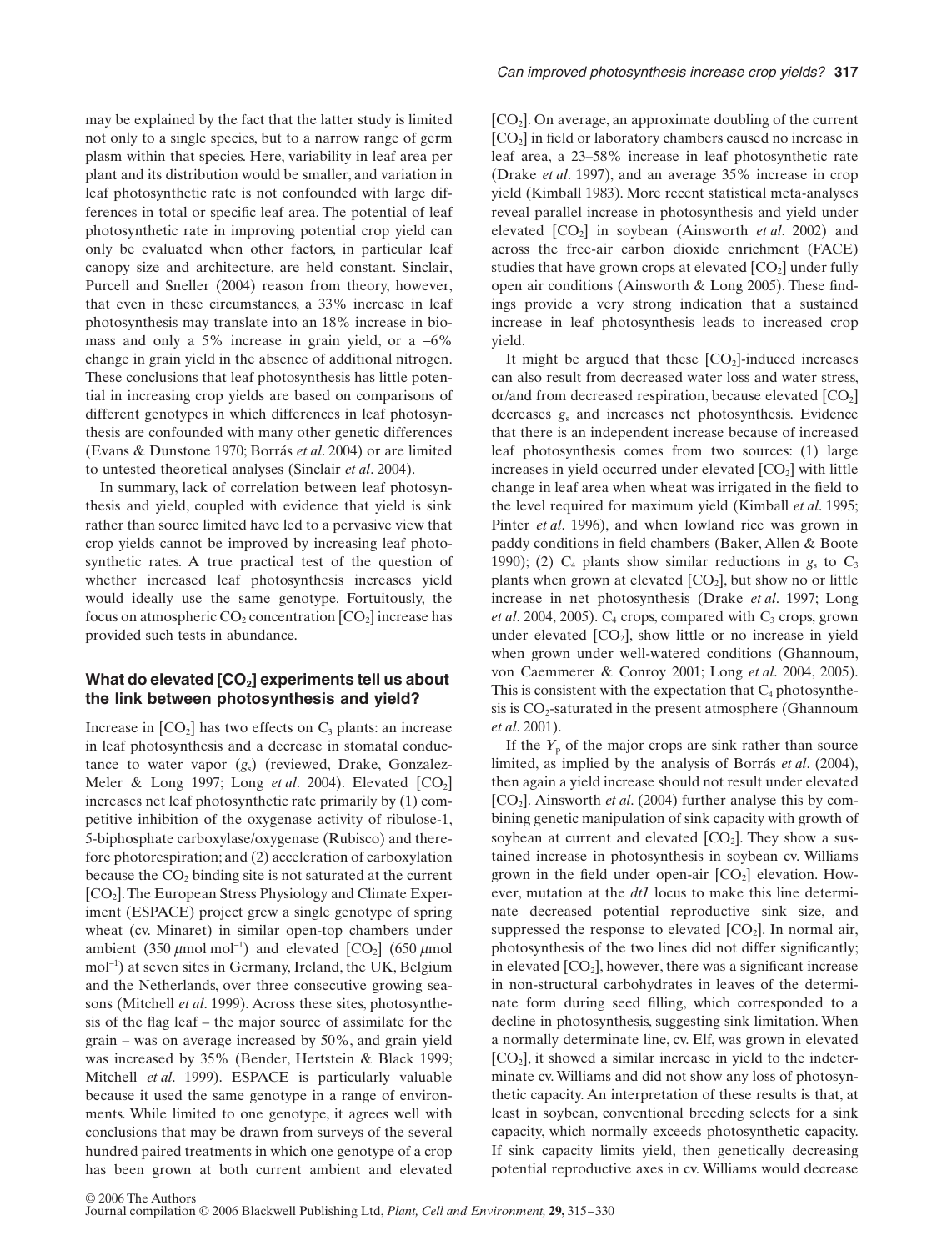|                                                                | % Loss at each stage<br>(efficiency at each stage) |            | % Remaining |         |
|----------------------------------------------------------------|----------------------------------------------------|------------|-------------|---------|
| Incident energy outside photosynthetically<br>active wavebands | 50.0(0.5)                                          |            | 50.0        |         |
| Reflected and transmitted light                                | 5.0(0.9)                                           |            | 45.0        |         |
| Light absorbed by non-photosynthetic<br>pigments               | 1.8(0.96)                                          |            | 43.2        |         |
| Photochemical inefficiency                                     | 8.4(0.8)                                           |            | 34.8        |         |
| Photosynthetic type                                            | $C_{3}$                                            | $C_{4}$    | $C_{3}$     | $C_{4}$ |
| Carbohydrate synthesis                                         | 22.8(0.34)                                         | 24.8(0.29) | 12.0        | 10.0    |
| Photorespiration                                               | 3.5(0.7)                                           | 0(1.0)     | 8.5         | 10.0    |
| Dark respiration                                               | 3.4(0.6)                                           | 4.0(0.6)   | 5.1         | 6.0     |
| Resulting $\varepsilon_c$                                      |                                                    |            | 0.051       | 0.060   |

**Table 1.** Efficiency of the transduction of intercepted solar radiation into plant carbohydrate through photosynthesis of crop leaf canopies

'% loss' shows the proportion of energy lost at each stage from interception to carbohydrate accumulation. Efficiency at each stage is given in parenthesis. '% remaining' shows how much of the energy remains at each stage along the transduction chain.  $C_3$  crops (e.g. rice, wheat, soybean, barley) differ from  $C_4$  (e.g. maize, sorghum). The latter lacks photorespiration, but requires more energy for carbohydrate synthesis; hence there is a different overall *ε*<sub>c</sub>. Adapted from Beadle and Long (1985) and Long *et al.* (2005b).  $\varepsilon_c$ , radiation use efficiency.

yield in normal air, and the normal form of cv. Williams cannot increase yield in response to elevated  $[CO<sub>2</sub>]$ . This is consistent with the fact that large increases in grain yield are achieved for  $C_3$  crops grown in elevated  $[CO_2]$ , including under fully open-air field conditions (Kimball, Kobayashi & Bindi 2002). This can only be achieved if yield is either source driven, or source and sink activity are coordinated, such that increase in source during early growth, as will occur in elevated  $[CO_2]$ , stimulates sink capacity to avoid subsequent limitation.

Having established that increased leaf photosynthesis will increase crop yields, are there opportunities to increase potential photosynthetic efficiency other than waiting for atmospheric  $[CO<sub>2</sub>]$  to rise?

# **WHAT IS THE POTENTIAL RADIATION USE EFFICIENCY OF CROPS**  $(\varepsilon_c)$ **?**

In this section, the limits to maximum conversion efficiency, primarily maximum photosynthetic efficiency, are analysed. This provides a framework for discussing potential routes for improvement. While an  $\varepsilon_i$  of 0.9 and a  $\eta$  of 0.6 are high and probably near maximal, the maximum  $\varepsilon_c$  reported is around 0.024 for  $C_3$  crops and 0.034 for  $C_4$  over a growing season, although higher efficiencies may be observed for brief periods in the life of a crop (Monteith 1977; Beadle & Long 1985). For  $C_3$  crops, the highest short-term efficiencies are about 0.035, and for  $C_4$  about 0.043 (Beadle & Long 1985; Piedade, Junk & Long 1991; Beale & Long 1995). The following explores why these record numbers are apparently so low and shows that photosynthesis in crops is not as inefficient as we may at first assume from such seemingly low numbers.

About 50% of solar energy is in the near infrared wavelengths  $(> 700 \text{ nm})$ . The energy of photons of  $> 700 \text{ nm}$  is too low to drive charge separation at the photosynthetic reaction centers of land plants, and therefore outside the photosynthetically active waveband (Table 1). Leaves scatter absorbed light, resulting in some photons that reemerge as reflected light. The minimum photon requirement is 8 in C3 plants, regardless of wavelength below 700 nm (i.e. a red photon has the same effect as a violet photon). A violet photon of 400 nm, however, contains 75% more energy than a red photon of 700 nm. The additional energy of the violet photon is lost as heat, representing an intrinsic photochemical inefficiency (Table 1). Other pigments, such as anthocyanins in the epidermis, absorb some light, but cannot pass this energy on to photosynthesis, resulting in inactive absorption (Beadle & Long 1985). One mole of photons of 690 nm wavelength contains 173.3 kJ, yet when 1 mol CO2 is released from carbohydrate, it liberates 477 kJ. Because a minimum of 8 mol of photons are required to convert 1 mol of  $CO<sub>2</sub>$  to carbohydrate, the synthesis of carbohydrate therefore has a maximum efficiency of 477/  $(8 \times 173.3) = 0.344$ , a loss of about 66% of energy at this step. Because the  $C_4$  pathway requires more ATP, carbohydrate synthesis here further energy loss in photorespiration, which reoxidizes a portion of this carbohydrate (Beadle & Long 1985); it should be noted though that this cost increases with temperature (Long 1991) and that Table 1 assumes a temperature of 25 °C. Finally, mitochondrial respiration, necessary for synthesis of new tissues and maintenance of existing tissues, consumes about 40% of the remaining energy in all plants (e.g. Monteith 1977; Gifford 1995). In theory, a maximum  $\varepsilon_c$  of about 0.051 is possible in  $C_3$  plants and 0.060 in  $C_4$  plants (Table 1). If we compare this with the observed maxima of 0.035  $(C_3)$  and 0.043  $(C_4)$ , then it can be seen that these seemingly low values of  $\varepsilon_c$  are in fact ca. 70% of the theoretical maxima. Clearly, actual yields may be increased by increasing the environmental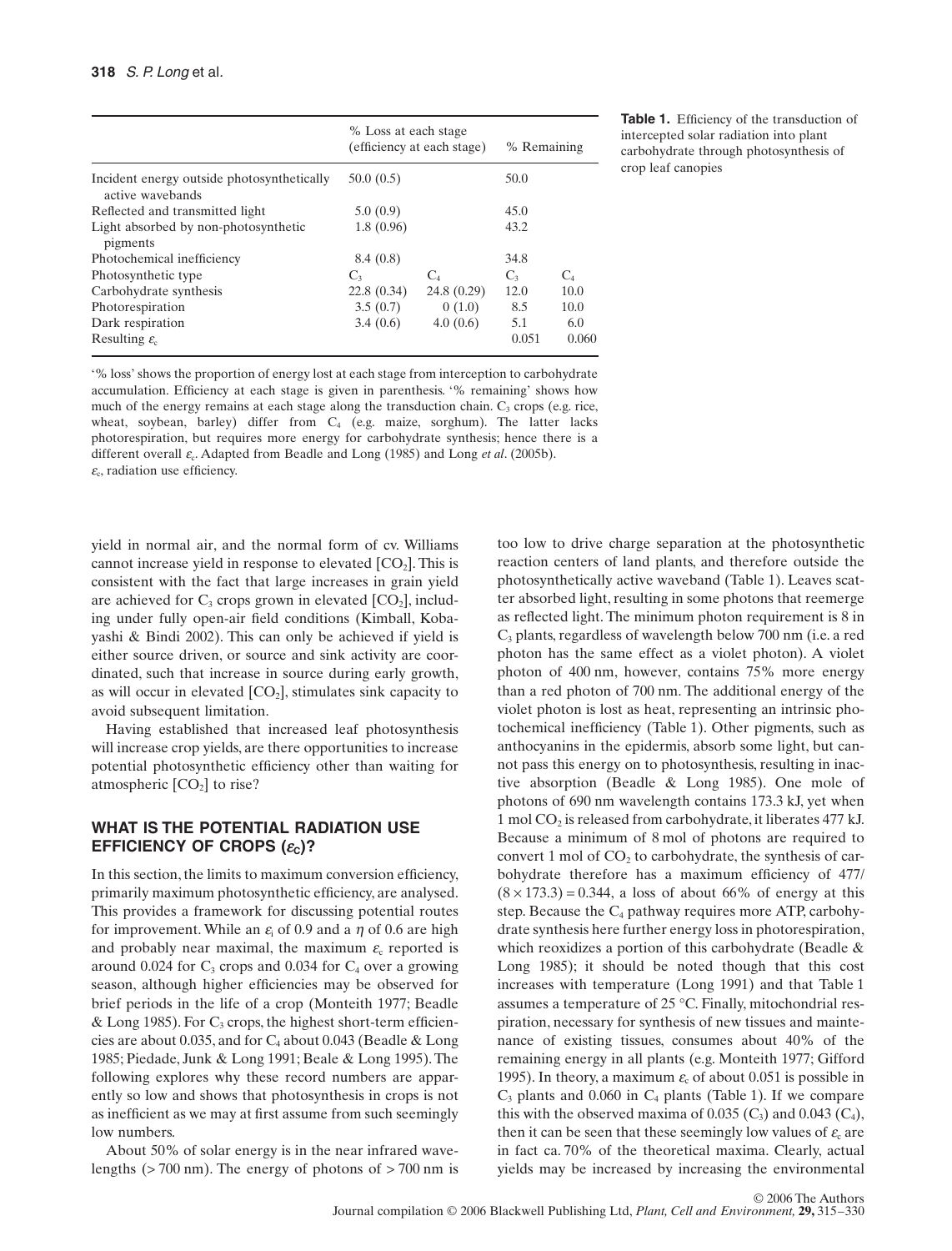tolerance of  $\varepsilon_c$  but are there opportunities to increase  $\varepsilon_c$  by reference to Table 1 under optimal growth conditions and so increase  $Y_p$ ?

## **SPECIFIC OPPORTUNITIES FOR INCREASING PHOTOSYNTHESIS**

The maximum  $\varepsilon_c$  that a genotype may achieve under optimum conditions may fall short of the theoretical maximum (Table 1) for two reasons. Firstly, leaves become light saturated and, by definition, energy is wasted and efficiency drops. This may be improved by a canopy architecture that provides a better distribution of light by maintaining the maximum efficiency of photosynthesis under light-limiting conditions and by increasing the photosynthetic rate at light saturation. The latter may be increased by both improved rates of regeneration of the acceptor molecule of  $CO<sub>2</sub>$  [ribulose biphosphate (RuBP)] and by higher rates of catalysis of carboxylation. Changes here would bring  $\varepsilon_c$  at 25 °C closer to the theoretical 0.051. Secondly, the theoretical  $\varepsilon_c$ may be increased by decreasing photorespiration (Table 1). This may be achieved by converting  $C_3$  crops to  $C_4$  or by improving the specificity of Rubisco for  $CO<sub>2</sub>$ . Conversion of a  $C_3$  to a  $C_4$  crop would theoretically raise the maximum  $\varepsilon_c$  at 25 °C from 0.051 to 0.060. If Rubisco can be engineered to be completely specific to  $CO<sub>2</sub>$ , this would raise  $\varepsilon_c$ from 0.051 to 0.073; this larger increase is because no additional energy is required for carbohydrate metabolism in contrast to  $C_4$  photosynthesis. The theoretical bases for each of these changes and practicalities of realizing each are subsequently discussed. It is shown that the most widely promoted strategies – conversion of  $C_3$  crops to  $C_4$  and improved specificity of Rubisco – may be the most difficult to achieve and, from a theoretical basis, might result in lower and not higher  $\varepsilon_c$ .

#### **Modifying crop canopies to increase**  $\varepsilon_c$

Leaf photosynthesis responds non-linearly to increases in solar energy (Fig. 1c). In  $C_3$  crops, leaf photosynthesis is saturated at photosynthetic photon flux densities (PPFD) of about one-quarter of maximum full sunlight; therefore, any PPFD intercepted above this level is wasted. A mature, healthy crop may have three or more layers of leaves (i.e. a leaf area index of  $\geq$  3). If the leaves are roughly horizontal (Fig. 1a, plant X), the uppermost layer would intercept most of the light at midday, while about 10% may penetrate to the next layer and 1% to the layer below that. With the sun overhead, the PPFD intercepted per unit leaf area by an almost horizontal leaf at the top of a plant canopy would be 1400  $\mu$ mol m<sup>-2</sup> s<sup>-1</sup> or more, about three times the amount required to saturate photosynthesis (Fig. 1c). Therefore, at least two-thirds of the energy intercepted by the upper leaves is wasted. A better arrangement for these conditions would be for the upper layer to intercept a smaller fraction of the light, allowing more to reach the lower layers. This is achieved when the upper leaves are more vertical and the lowermost leaves are horizontal, as in the example of plant Y (Fig. 1a) (Nobel, Forseth & Long 1993). For a leaf with a 75° angle with the horizontal, the amount of light energy intercepted per unit leaf area would be 700  $\mu$ mol m<sup>-2</sup> s<sup>-1</sup>, just sufficient to saturate photosynthesis, but the remaining direct light  $(1300 \mu \text{mol m}^{-2} \text{ s}^{-1})$  would penetrate to the lower layers of the canopy. By distributing the light energy among leaves in this way, plant Y would have over double the efficiency of light energy use than plant  $X$  at midday in full sunlight (Ort & Long 2003). This example oversimplifies the situation, however, because the sun is only directly overhead within the tropics; at all locations, sun angle continually changes. What advantage does this altered canopy architecture have when the daily course of sun angles are taken into account?

A biophysical model of light transmission into leaf canopies was used to determine light flux at different leaves as sun-leaf geometry changed over the course of the day (Humphries & Long 1995). The predicted light fluxes were then used to predict photosynthesis at the individual leaves from the biochemical model of Farquhar, von Caemmerer and Berry (1980), as described by Long (1991). Summing the predicted leaf photosynthesis for the different canopy layers over the course of the day gives the total canopy  $CO<sub>2</sub>$ uptake  $(A_c)$ . A leaf area index of 3 was assumed for a midsummer day at a mid-latitude (52° lat.) and a canopy temperature of 25 °C. Simulations show that a canopy of type Y had a  $\varepsilon_c$  of 0.046 compared with 0.033 for type X canopy (Fig. 1d). Although this is only about half the increase that would occur if the sun remained directly overhead (Fig. 1d, compared with Ort & Long 2003), it nevertheless suggests considerable improvement may still be achieved by manipulation of canopy architecture. Importantly though, this advantage is lost or is reversed at low leaf area indices  $(< 1.5)$ .

Mathematical models have been developed to design optimum distributions of leaves to maximize efficiency, which have been used as a guide for selecting improved crops. This approach has been a major factor in improving the productivity of rice (Beadle & Long 1985). Older varieties with more horizontal leaves such as plant X have been replaced by newer varieties that have been bred to have more vertical leaves in the top layer, such as plant Y (Nobel *et al*. 1993). The advantage of this change in canopy design is greatest when the sun is overhead and diminishes progressively as sun angles decline and is in diffuse lighting conditions, but are still substantial (Fig. 1d compared with Ort & Long 2003).

## **Relaxing the photoprotected state more rapidly**  to increase  $\varepsilon_c$

Figure 1b shows the typical non-rectangular hyperbolic response of photosynthesis to PPFD. As PPFD increases, photosynthesis saturates. However, the leaf continues to absorb photosynthetically active radiation. This additional energy exceeds the capacity for photosynthesis, and without some alternative mechanism to dissipate the energy, it will cause photooxidative damage to the photosynthetic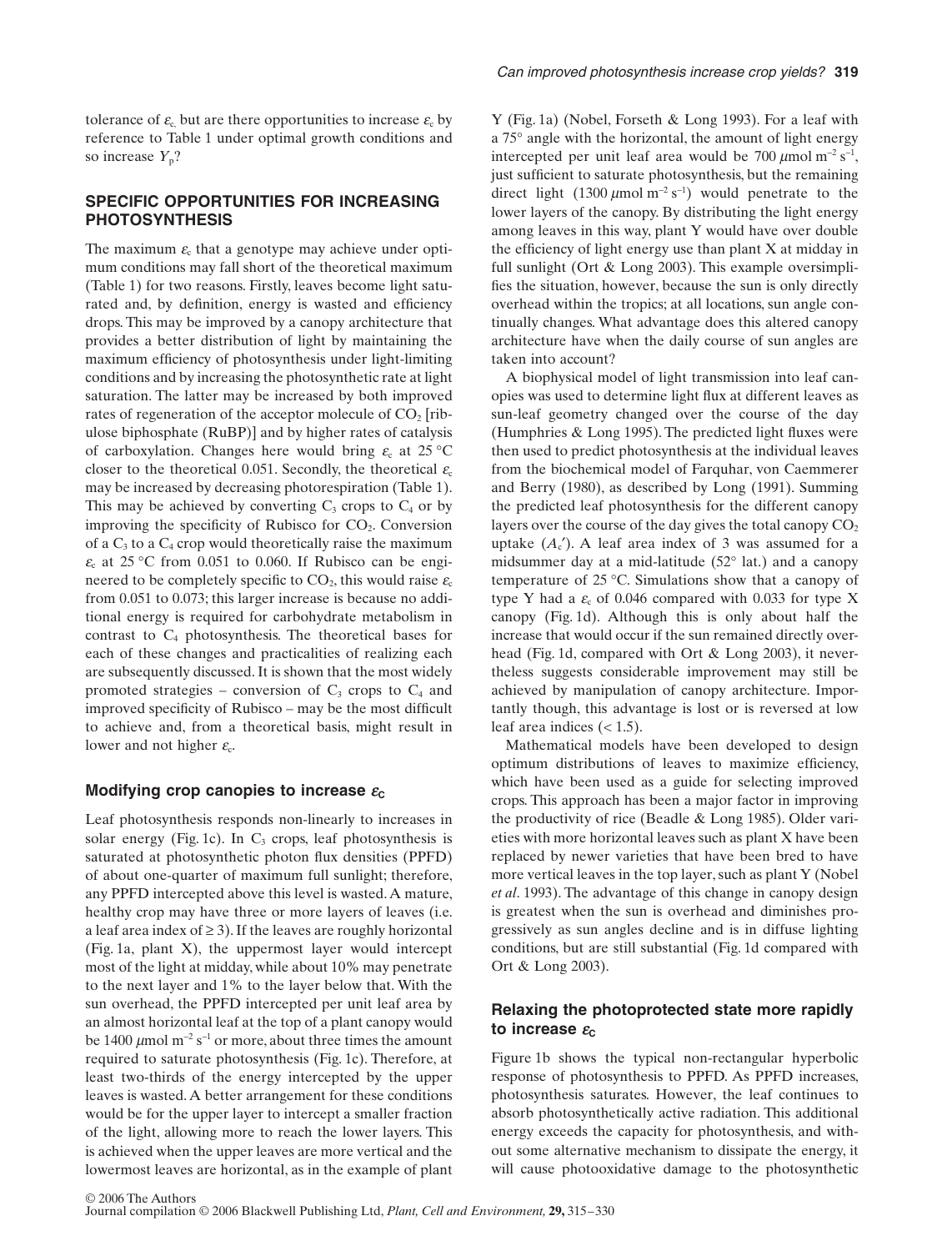

**Figure 1.** (a) Plant X has mostly horizontal leaves, such that the upper layer (1) intercepts most of the incoming solar energy, shading the lower layers  $(2)$  and  $(3)$ ]. Plant Y has vertical leaves at the top, becoming more horizontal near the bottom. This arrangement spreads the light more evenly between layers (derived from Ort & Long 2003 and Long *et al*. 2005b). (b) The predicted average photosynthetic photon flux density (PPFD) at noon at different canopy depth represented by accumulative leaf area index for plant X and plant Y. The simulation is done using Windows Intuitive Model of Vegetation response to Atmosphere and Climate Change (WIMOVAC) (Humphries & Long 1995) for the 190th day of year at a latitude of 52° N assuming a leaf area index of 3, and a constant canopy temperature of 25 °C. Parameters and method as detailed in Long (1991). (c) The response of photosynthetic  $CO<sub>2</sub>$  uptake rate to PPFD. Arrows below the curve indicate the average PPFD at the three leaf layers of canopy in plant Y, and arrows above the curve indicate the average PPFD for three leaf layers of canopy in plant X. (d) From graph c, the diurnal cause of PPFD for three layers in plants X and Y and the diurnal photosynthetic  $CO<sub>2</sub>$ uptake rates are calculated and integrated. The amount of solar energy and the photosynthetic  $CO<sub>2</sub>$  uptake for each leaf layer and their totals for the two plants are given. The efficiency is calculated as the ratio of solar energy stored in the form of carbohydrate to total intercepted solar energy by the two plants.

apparatus, especially the photosystem II (PSII) reaction center. This is largely avoided by an induced increase in thermal dissipation of energy via the formation of epoxidated xanthophylls (Long, Humphries & Falkowski 1994; Havaux & Niyogi 1999; Baroli & Niyogi 2000). This process increases thermal dissipation of absorbed light energy within the PSII antenna system and protects PSII from damage in high light. This reversible increase in thermal quenching is termed photoprotection, and it decreases the maximum quantum yield of PSII  $(F\sqrt{F_m})$  and CO<sub>2</sub> uptake  $(\Phi CO<sub>2</sub>)$ , that is, the initial slope of the response of photosynthetic  $CO<sub>2</sub>$  uptake rate to PPFD (Fig. 1b) (reviewed, Zhu *et al.* 2004a). In addition, it decreases the convexity  $(\theta)$ of the non-rectangular hyperbolic response (Fig. 1b). At

high light, decreases in  $\Phi$ CO<sub>2</sub> and  $\theta$  have minimal impact on carbon gain, while the increased thermal energy dissipation protects PSII against oxidative damage. However, the decrease in  $\Phi$ CO<sub>2</sub> and  $\theta$ , decrease carbon gain at low light. A finite period of time is required for recovery of  $\Phi$ CO<sub>2</sub> and  $\theta$  when solar radiation drops, as for example when a cloud obscures the sun or change in sun angle places one leaf in the shade of another. Given that light in leaf canopies in the field is continually fluctuating, what is the cost of this delayed recovery to potential  $CO<sub>2</sub>$  uptake by a canopy in the field?

Zhu *et al*. (2004a) use a reverse ray-tracing algorithm for predicting light dynamics of 120 randomly selected individual points in a model canopy to describe the discontinuity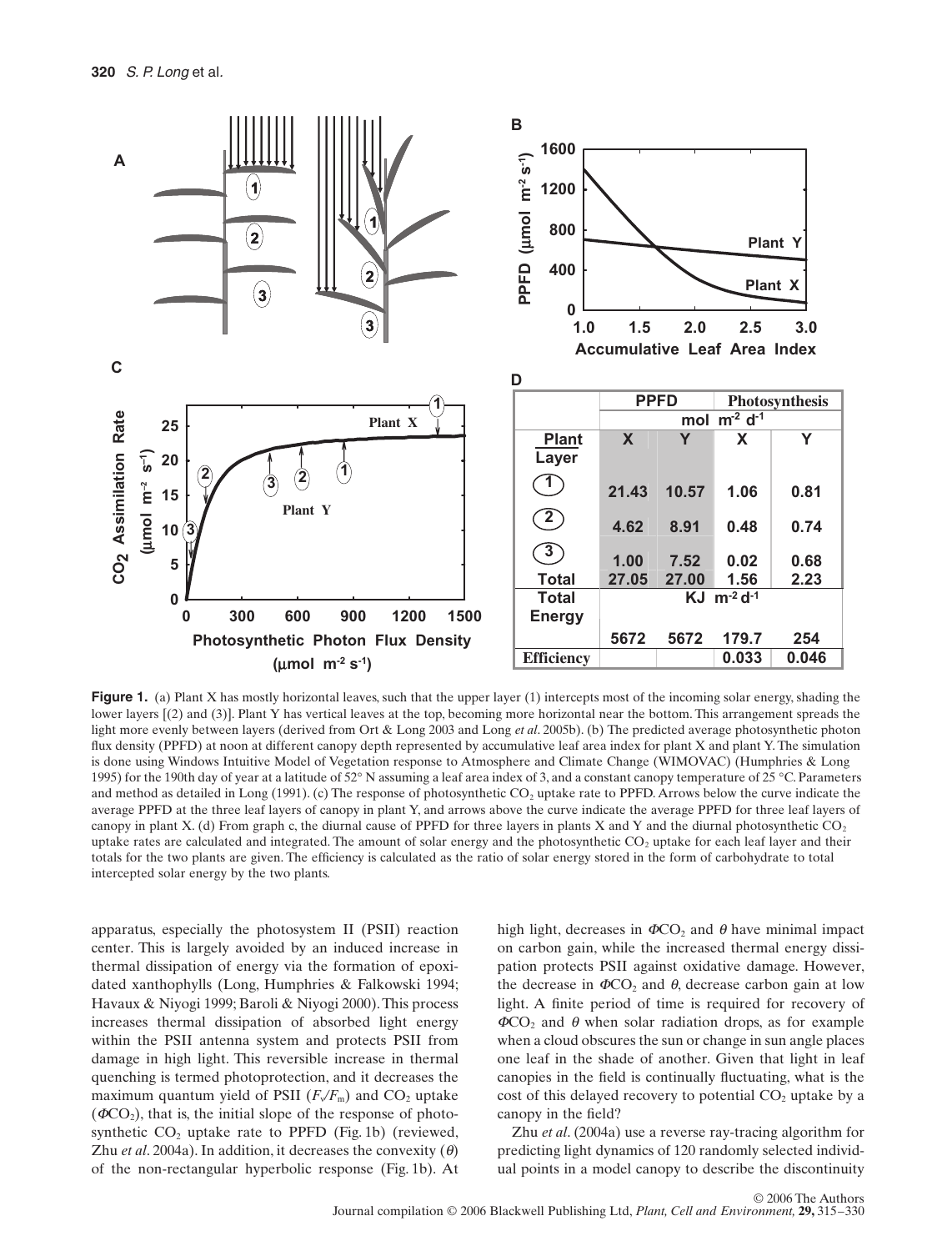and heterogeneity of PPFD within the canopy. Because photoprotection is at the level of the cell, not the leaf, light is simulated for small points of  $10<sup>4</sup> \mu m$  rather than as an average for a leaf. The predicted light dynamics are combined with empirical equations simulating the dynamics of the light-dependent decrease and recovery of  $\Phi$ CO<sub>2</sub> and  $\theta$ , and their effects on the integrated daily canopy carbon uptake  $(A_c)$ . The simulation was for a model canopy of leaf area index 3 with random inclination and orientation of foliage, on a clear sky day (lat. 44 °N, 120th day of year). The delay in recovery of photoprotection is predicted to decrease *A*c′ by 6.5–17% at 30 °C and by 12.5–32% at 10 °C. The lower value is for a chilling-tolerant species; the upper is for a chilling-susceptible species. Temperature is important because it decreases photosynthetic capacity and rate of recovery from the photoprotected state. On average, losses at typical temperatures for temperate crops would be of the order of ca. 15% (Zhu *et al*. 2004a). Much larger losses from photoprotection result when photosynthesis is decreased by stresses (Long *et al*. 1994).

Large gains in  $\varepsilon_c$  can be achieved if the lag in relaxation in photoprotection can be decreased or eliminated. Is this a possibility? Photoprotection fulfils a necessary function of decreasing the probability of oxidative damage to PSII, which in itself would lower photosynthetic efficiency and would require repair and replacement of the proteins before efficiency can be restored. In the longer term, a continued excess of excitation energy would lead to irreversible photooxidation (reviewed, Long *et al*. 1994). Can the loss found here be decreased without the risk of photoinhibition and photooxidation? Falkowski and Dubindky (1981) identify algae associated with corals that can withstand  $1.5 \times$  full sunlight without evidence of loss of maximum photosynthetic efficiency or photoinhibition, showing that the loss of efficiency is not an intrinsic requirement of the photosynthetic apparatus. In higher plants, Wang *et al*. (2002) show a close correlation between increased rate of recovery from the photoprotected state and increased biomass production in the 'super-high yield' rice cultivars. This increased rate of recovery is associated with an increase in concentrations of the intermediates of the xanthophyll cycle. Across plant species, higher rates of recovery have been associated with xanthophyll cycle capacity, including the epoxidation associated with recovery (Long *et al*. 1994). These findings suggest that up-regulation of capacity for recovery from photoprotection is feasible and may already have been achieved in rice.

#### **Photorespiration**

About 30% of the carbohydrate formed in  $C_3$  photosynthesis is lost through photorespiration (Monteith 1977). The loss increases with temperature so that photorespiration is a particularly significant inefficiency for  $C_3$  crops in tropical climates and during hot summer weather in temperate climates (Fig. 2). Photorespiration results from the apparently unavoidable oxygenation of RuBP by Rubisco (reviewed, Giordano, Beardall & Raven 2005). Beyond this point, the



**Figure 2.** Calculated actual and potential rates of crop canopy photosynthesis versus temperature, where potential is defined as the rate in the absence of photorespiration. The difference represents the loss caused by photorespiration. Calculation assumes a crop with a leaf area index of 3 and a photon flux above the canopy of 1800  $\mu$ mol m<sup>-2</sup> s<sup>-1</sup> (i.e. full sunlight). Parameters and method as detailed in Long (1991).

purpose of photorespiratory metabolism is to recover the carbon diverted into this pathway. Blocking photorespiratory metabolism downstream of Rubisco simply results in this carbon entering a dead-end metabolic pathway. Indeed, mutants that lack any one of the photorespiratory enzymes die unless they are grown at low oxygen or at very high CO<sub>2</sub> to inhibit oxygenation of RuBP. The only remaining prospect for decreasing photorespiration then, is decreased oxygenation. Would decreased oxygenation result in higher yields? Photorespiratory metabolism can dissipate excess excitation energy at high PPFD, involves the synthesis of serine and glutamate, and transfers reductive power from the chloroplast to the mitochondrion. This has led some to suggest that photorespiration is essential for normal plant function (e.g. Barber 1998; Evans 1998). However, xanthophylls provide a far more effective means of dissipating excess energy. Unlike photorespiration, this dissipation mechanism is not a significant drain on the ATP and NADPH produced by the light reactions. Further, dissipation of energy as heat through xanthophylls is induced by excess light and is reversed when light is no longer in excess. So unlike photorespiration, it does not continue to divert energy from photosynthesis when light is no longer in excess. In addition, the photosynthetic cell has pathways besides photorespiration for amino acid synthesis and transfer of reductive energy to the cytosol (reviewed, Long 1998), which suggests that the supposed 'beneficial' functions of photorespiration are redundant within the cell. Further, photorespiration can be eliminated without detri-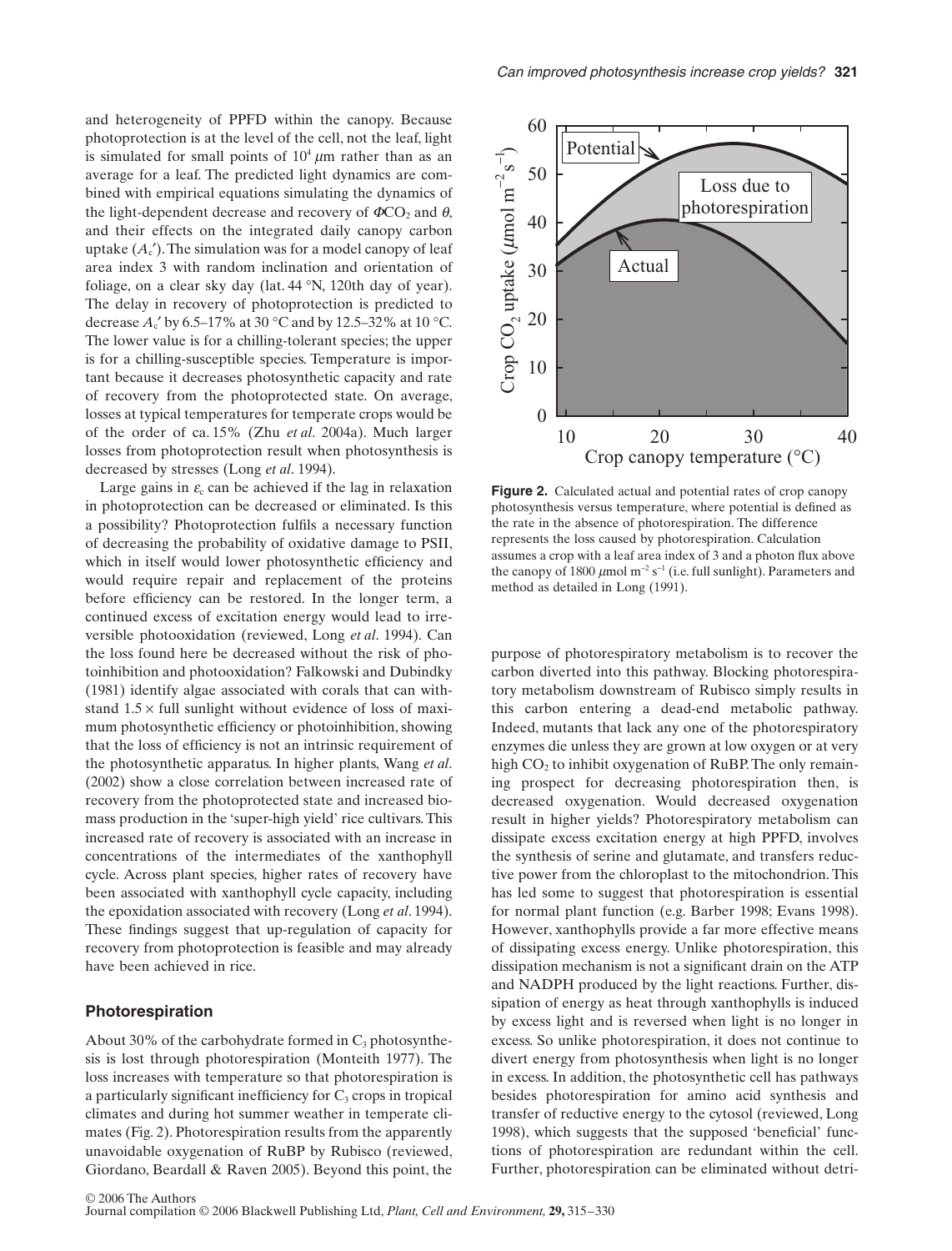ment to the plant by growing plants in a very high concentration of  $CO<sub>2</sub>$ , a competitive inhibitor of the oxygenase activity of Rubisco. For example, wheat can grow normally and can complete its life cycle under these unusual conditions (Wheeler *et al*. 1995). Commercial growers of some greenhouse crops increase  $[CO<sub>2</sub>]$  to three or four times the normal atmospheric concentration (Chalabi *et al*. 2002). This inhibits the oxygenation reaction of Rubisco, increasing photosynthetic efficiency and final yield. At present, the global  $[CO<sub>2</sub>]$  is rising and this, too, is diminishing photorespiration, but atmospheric change also includes many potentially negative effects for crops, including increased temperature, decreased soil moisture and an associated rise in phytotoxic tropospheric ozone (reviewed, Ort & Long 2003; Long *et al.* 2004, 2005). Healthy C<sub>4</sub> plants avoid photorespiration by concentrating  $CO<sub>2</sub>$  at the site of Rubisco. Despite earlier contradictory arguments, it is now clear that photorespiration is not an essential metabolic pathway in crops. Can it be eliminated? Two possibilities are conversion of  $C_3$  crops to  $C_4$  or improved specificity of Rubisco for CO<sub>2</sub>.

# *C4 photosynthesis a means to eliminate photorespiration?*

Terrestrial  $C_4$  plants differ from  $C_3$  plants in containing two distinct layers of photosynthetic tissue, one external to the other, each containing morphologically and functionally distinct chloroplasts. This cellular differentiation within the photosynthetic tissue is termed 'Kranz' leaf anatomy. In this arrangement, the mesophyll surrounds the inner photosynthetic bundle sheath where Rubisco is localized. Only the mesophyll has intercellular air spaces and contact with the atmosphere.  $CO<sub>2</sub>$  is first assimilated into a  $C<sub>4</sub>$  dicarboxylate through phosphoenolpyruvate (PEP) carboxylase (c) in the mesophyll. The dicarboxylate is transferred to the bundle sheath where it is decarboxylated, releasing  $CO<sub>2</sub>$  at the site of Rubisco. The resulting pyruvate is transferred back to the mesophyll where it is phosphorylated to provide PEP, completing the  $C_4$  cycle. The photosynthetic  $C_4$  cycle is in effect a  $CO<sub>2</sub>$  pump that concentrates  $CO<sub>2</sub>$  around Rubisco to ca.  $10 \times$  current atmospheric concentrations (Hatch 1987; von Caemmerer 2003). It effectively eliminates photorespiration, but requires additional energy to operate the  $C_4$  cycle (Table 1).  $C_4$  photosynthesis in seed plants has evolved independently at least 45 times (Kellogg 1999; Sage 2003). The first clear evidence of  $C_4$  plants in the fossil record coincides with the what appears to be the lowest atmospheric  $[CO<sub>2</sub>]$  in Earth's history, a concentration that was maintained with only minor fluctuations until the Industrial Revolution (Cerling 1999). The repeated evolution of  $C_4$  plants, despite the complexity of the process, is strong evidence that there may be no other adaptive variability to use among land plants for decreasing photorespiration. If there were forms of Rubisco with improved ability to discriminate against oxygenation, then it would surely have been a simpler route for evolution than selecting the complex syndrome of changes needed to provide functional  $C_4$  photosynthesis. Table 1 shows that from theory,  $C_4$  plants will on average have a higher maximum  $\varepsilon_c$  than  $C_3$ . This difference increases with temperature because of the increase in photorespiration as a proportion of photosynthesis (Fig. 2), such that this advantage would be most pronounced in the tropics. Indeed the highest known productivity in natural vegetation is for a  $C_4$  perennial grass in the central Amazon, which achieves a net production of 100 t (dry matter) ha<sup>−</sup><sup>1</sup> year<sup>−</sup><sup>1</sup> (Piedade *et al*. 1991; Long 1999; Morison *et al*. 2000). Of our major food crops, only maize and sorghum are  $C_4$  (Long 1998). Is there a theoretical advantage in the  $C_4$  process and can it be transferred to our major  $C_3$  crops?

 $C_4$  plants have the advantage of eliminating energy loss in photorespiration, but at the expense of additional energy, typically 2 ATPs per  $CO<sub>2</sub>$  assimilated. Because the specificity of Rubisco for  $CO<sub>2</sub>$  and the solubility of  $CO<sub>2</sub>$  relative to  $O<sub>2</sub>$  decline with increases in temperature, photorespiration as a proportion of photosynthesis increases with temperature. In dim light, when photosynthesis is linearly dependent on the radiative flux, the rate of  $CO<sub>2</sub>$  assimilation depends entirely on the energy requirements of carbon assimilation (Long, Postl & Bohlàr-Nordenkampf 1993; Long 1999). The additional ATP required for assimilation of one  $CO_2$  in  $C_4$  photosynthesis, compared with  $C_3$  photosynthesis, increases the energy requirement in  $C_4$  plants (Hatch 1987). However, when the temperature of a  $C_3$  leaf exceeds ca. 25 °C, the amount of light energy diverted into photorespiratory metabolism in  $C_3$  photosynthesis exceeds the additional energy required for  $CO<sub>2</sub>$  assimilation in  $C<sub>4</sub>$ photosynthesis (Hatch 1992; Long 1999). This means that below ca. 25–28 °C,  $C_4$  photosynthesis is less efficient than  $C_3$  photosynthesis under light-limiting conditions [i.e. it has a lower quantum yield  $(\Phi CO_2)$ ]. This is demonstrated in Fig. 3a, in which values of  $\Phi\text{CO}_2$  were calculated from theory (Long 1999). This is very similar to actual measurements of the temperature response of  $\Phi CO_2$  in  $C_3$  and  $C_4$  species (Ehleringer & Björkman 1977; Ehleringer & Pearcy 1983).

Total photosynthesis by a crop canopy, however, reflects a combination of light-limited and light-saturated  $CO<sub>2</sub>$ assimilation. At light saturation, the efficiency of photosynthesis is independent of the maximum quantum yield of  $CO<sub>2</sub>$  uptake ( $\phi CO<sub>2</sub>$ ) and depends on the maximum rate of photosynthesis  $(A<sub>sat</sub>)$ . Here, the  $C<sub>4</sub>$  plant has an advantage, even below 25 °C, because its maximum rate is greater than that of an equivalent  $C_3$  leaf because of the absence of photorespiration, as shown in Fig. 2. Does a higher rate of light-saturated photosynthesis offset the lower rate of lightlimited photosynthesis at the crop canopy level at temperatures below 25 °C? Note the dynamic nature of the balance between light-limited and light-saturated photosynthesis within a canopy over the course of a day. By combining established steady-state biochemical models of C3 and C4 leaf photosynthesis (Farquhar *et al*. 1980; Collatz, Ribascarbo & Berry 1992) with canopy radiation transfer models, the integrals of the diurnal course of photosynthesis can be calculated (Humphries & Long 1995). Using this approach, Fig. 3b shows that while the advantage of  $C_4$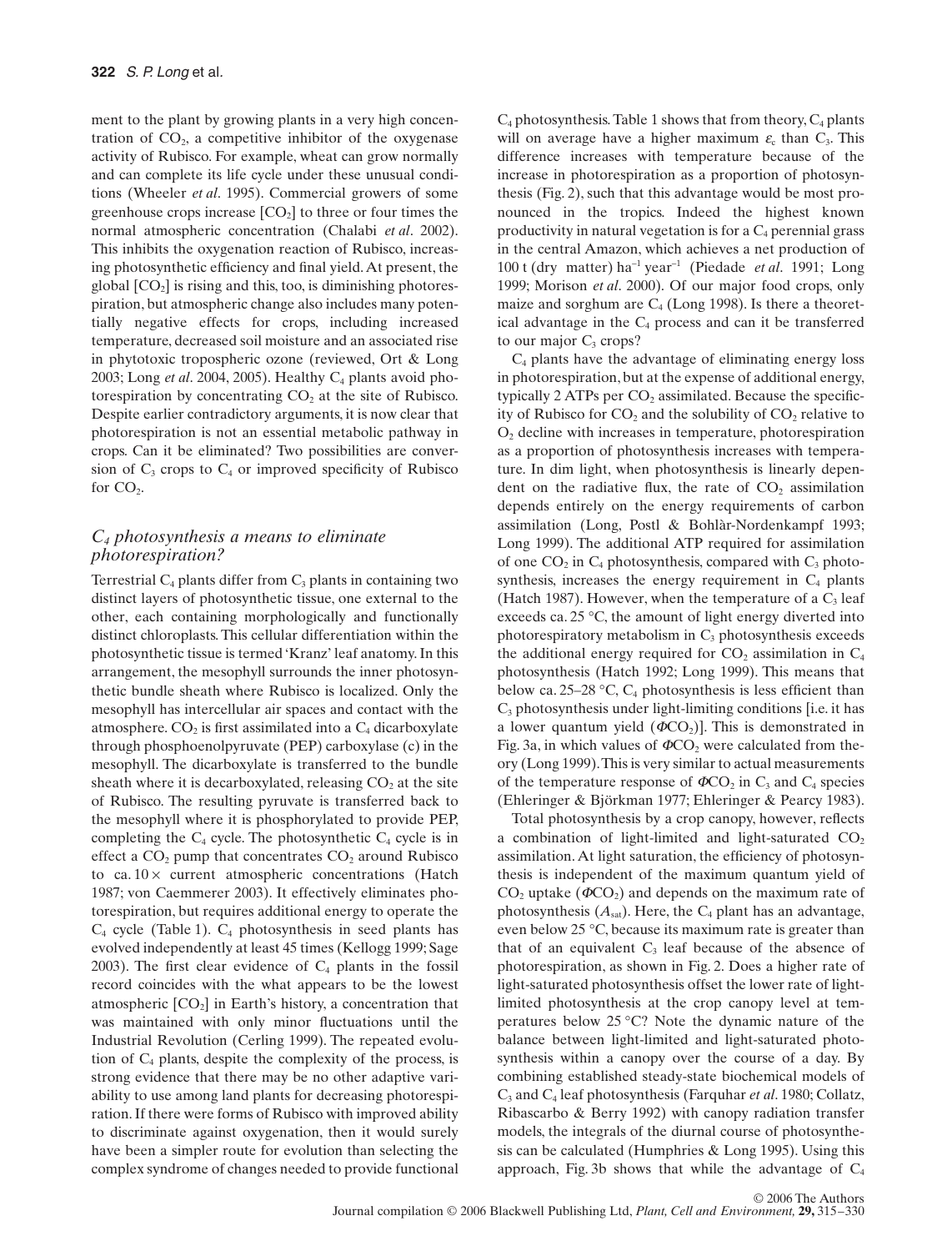

**Figure 3.** (a) The predicted maximum quantum yield of photosynthetic CO<sub>2</sub> uptake for leaves of  $C_3$  and  $C_4$  species under different temperatures following. (b) The predicted rates of gross canopy  $CO<sub>2</sub>$  uptake integrated over a diurnal course for a range of canopy temperatures. The simulation is for a leaf area index of 3 assuming a spherical distribution of foliar elements, on 30 June and with clear sky conditions (atmospheric transmittance  $= 0.75$ ) at a

photosynthesis diminishes with temperature, there is still an advantage to the simulated daily integral of canopy  $CO<sub>2</sub>$ uptake even at 5 °C. Thus, even at the cool early growing season temperatures typical of temperate climates, some advantage can theoretically be gained from  $C_4$  photosynthesis. That this can occur in practice is supported by the observation that the highest known dry matter productivity for the UK is for the cold-adapted  $C_4$  perennial grass *Miscanthus* × *giganteus* that produces 29 t (dry matter) ha<sup>−</sup> <sup>1</sup> in southern England with a measured  $\varepsilon_c$  of 0.039 (Beale & Long 1995; Beale, Morison & Long 1999). At the least, this suggests that with continued improvement in cold tolerance, maize may outyield  $C_3$  crops even in cool climates, such as NW Europe.

Figure 3b shows that for a tropical  $C_3$  crop such as rice, substantial gains in  $\varepsilon_c$  may be made by engineering the addition of the photosynthetic  $C_4$  cycle into the crop. Genes coding for the enzymes of the photosynthetic  $C_4$  cycle have been isolated from maize and other  $C_4$  plants, and have been used, both singly and in combination, to transform rice and other  $C_3$  crop species (reviewed in detail by Raines 2006). While high activity of the introduced  $C_4$  enzymes is achieved in many cases, there is little evidence that overexpression of  $C_4$  genes in  $C_3$  species alters photosynthetic characteristics or increases yield (Häusler *et al*. 2002; Miyao 2003), with only a few exceptions (e.g. Sheriff *et al*. 1998; Ku *et al*. 2001). Furthermore, while it is now possible to transform  $C_3$  plants to express the  $C_4$  pathway enzymes in a single cell,  $C_4$  plants differ not only in their use of the photosynthetic  $C_4$  cycle, but also in spatial separation of PEPc and Rubisco. In  $C_4$  plants, there is a semi-impermeable barrier between the mesophyll and bundle sheath cells, which limits the diffusion of  $CO<sub>2</sub>$  released in the bundle sheath back into the mesophyll. Any  $CO<sub>2</sub>$  that diffuses back must be reassimilated, increasing the requirement of ATP and energy requirement per  $CO<sub>2</sub>$  molecule assimilated. Figure 3b assumes a leakage rate of  $10\%$  (i.e. 1 in 10 CO<sub>2</sub>) molecules diffuses back into the mesophyll). If the entire mechanism is engineered within a single cell as is being attempted in rice (i.e. PEPc in the cytoplasm and Rubisco in the chloroplast), then leakage of  $CO<sub>2</sub>$  would be very much higher. As such, the additional ATP required in recycling  $CO_2$  would drive the maximum  $\varepsilon_c$  well below that of  $C_3$  photosynthesis. von Caemmerer (2003) shows from theory that such a single cell system would be very inefficient because of the leakage of a large proportion of the  $CO<sub>2</sub>$ released at Rubisco. As such, a single-cell  $C_4$  system would allow a plant to maintain a positive carbon balance under high light and drought conditions, but would be very inefficient at low light or in dense canopies. Two naturally occurring  $C_4$  plants have been identified in which the process occurs within a single cell. However, these are elongated cells in which PEPc and Rubisco are spatially separated by distance (Voznesenskaya *et al*. 2001, 2002; Edwards, Franceschi & Voznesenskaya 2004). Both are slow-growing species of hot semiarid environments consistent with the theoretical analysis of von Caemmerer (2003). Although higher photosynthetic rates have been suggested to occur in rice transformed with pyruvate orthophosphate dikinase (PPDK) and PEPc, this appears a result of increased stomatal aperture rather than of increased capacity within the mesophyll (Ku *et al*. 2001). The analysis of von Caemmerer (2003) shows that simple expression of the  $C_4$  enzymes in the mesophyll of  $C_3$  crops is not adequate in obtaining the  $\varepsilon_c$  advantages of  $C_4$  photosynthesis. This requires understanding of the integrated development of Kranz anatomy, localization of  $C_4$  and  $C_3$  enzymes, and necessary membrane transporters. Understanding of the development of C4 photosynthesis is still too incomplete to determine the necessary transformations (Monson 1999), although an alternative route may involve the search for a simple 'genetic switch' that, when triggered, would induce the formation of Kranz anatomy (Surridge 2002). At present, a more viable approach to concentrating  $CO<sub>2</sub>$ within a single cell may be to use some of the successful concentrating mechanisms found in algae (reviewed, Giordano *et al*. 2005). Equally, it should be noted that there are likely opportunities to improve the  $Y_p$  of  $C_4$  crops in cool climates. Although maize and sorghum show a low  $Y_p$  north of ca. 50 °N, the related  $C_4$  grass,  $M \times$  *giganteus* has been shown to be highly productive. Understanding how this is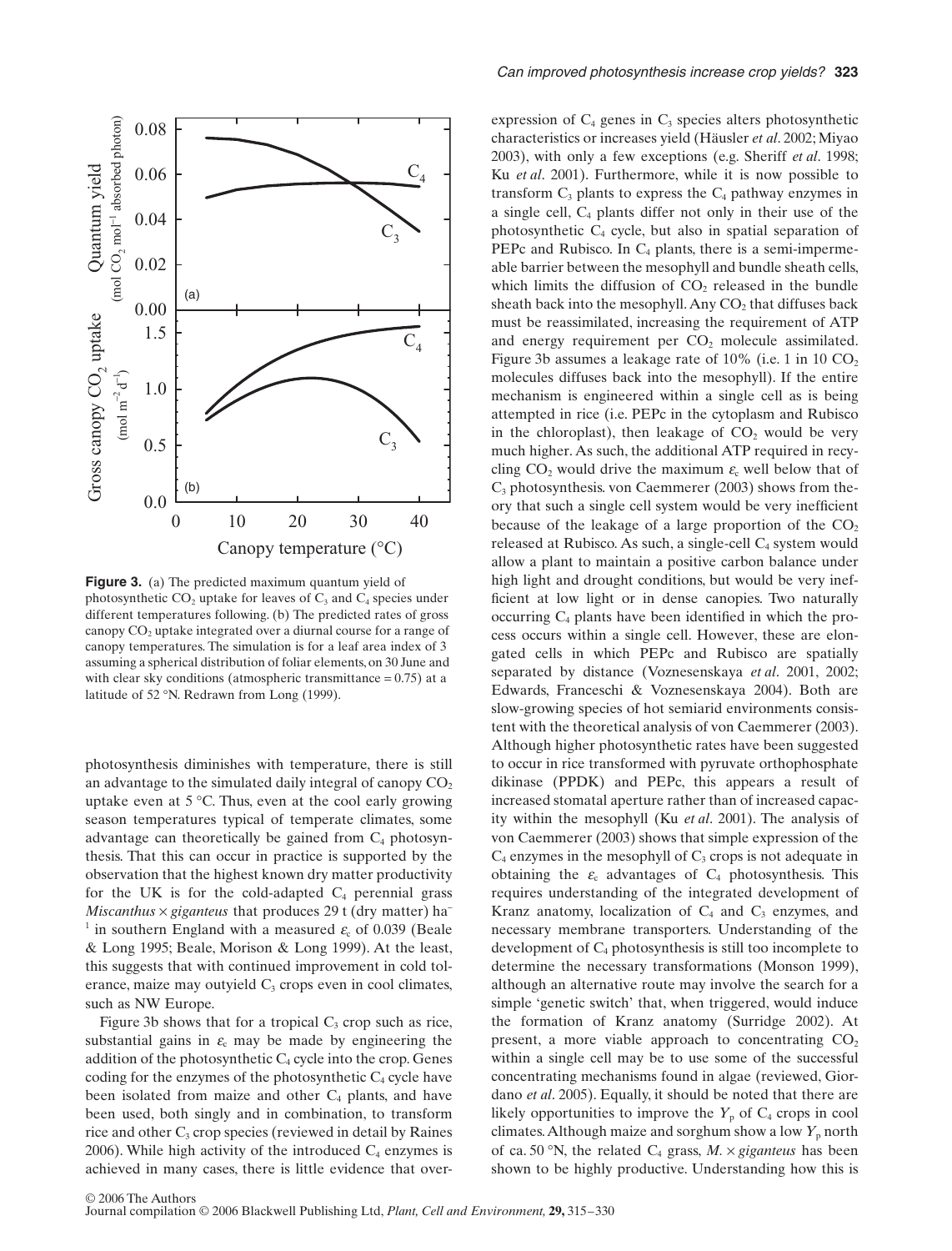achieved may be critical to increasing the  $Y_p$  of our existing C4 crops (Beale & Long 1995; Naidu *et al*. 2003).

An alternative means of decreasing photorespiration is to decrease the oxygenation capacity of Rubisco, but as subsequently explained, this may come with the penalty of decreased carboxylation capacity.

# *Increasing the efficiency of Rubisco*

In considering how to redesign plant canopies, it was noted that photosynthesis at the leaf level is saturated by a PPFD well below full sunlight (Fig. 1c). Referring back to Fig. 1c, it can be seen that the solar radiation exceeds the PPFD needed to saturate photosynthesis for much of a sunny day. Are there other approaches to using this excess energy? The response of photosynthesis to solar energy describes a non-rectangular hyperbola, rising rapidly with increasing solar radiation at low PPFD, but saturating at about 25% of full sunlight. Why does this saturation occur?

Several analyses suggest a colimitation by Rubisco and by capacity for regeneration of RuBP, the primary substrate for  $CO<sub>2</sub>$  assimilation in  $C<sub>3</sub>$  leaves. So why not just increase the amount of Rubisco per unit of leaf area? Rubisco is already the most abundant protein in crop leaves, constituting about 50% of the soluble protein of the leaf. Calculations of volumes suggest there may not be physical capacity to add more (Pyke & Leech 1987).

Rubisco appears to carry a double penalty. Firstly, it catalyses oxygenation of RuBP leading to photorespiration. Secondly, the maximum catalytic rate of Rubisco  $(k<sup>c</sup><sub>c</sub>)$  is remarkably slow compared with most plant enzymes, such that large amounts of the protein are required to achieve the photosynthetic rates necessary to support high productivities in  $C_3$  crops. This inefficiency explains why Rubisco is so much more abundant than any other protein in leaves.

It has long been recognized that genetic modification of Rubisco to increase the specificity for  $CO<sub>2</sub>$  relative to  $O<sub>2</sub>$  $(\tau)$  would decrease photorespiration and would potentially increase  $C_3$  crop productivity. However, when the kinetic properties of Rubisco forms from different photosynthetic organisms are compared, it appears that forms with high  $\tau$ have low maximum catalytic rates of carboxylation per active site ( $k_c$ ) (Bainbridge *et al.* 1995). Theoretical considerations also suggest that increased  $\tau$  may only be achieved at the expense of  $k<sup>c</sup>$ . If a fixed inverse relationship between  $k<sup>c</sup>$ <sub>c</sub> and  $\tau$  implied from measurements is assumed, and if increased concentration of Rubisco per unit leaf area is not an option, will increased  $\tau$  result in increased leaf and canopy photosynthesis?

Zhu, Portis & Whitmarsh (2004b) use a mathematical model to explore these questions. From values of  $\tau$  and  $k_c^{\rm c}$ reported for Rubisco across diverse photosynthetic organisms, an inverse relationship between  $k<sub>c</sub>$  on  $\tau$  was defined. Following the steady-state biochemical model of leaf photosynthesis of Farquhar *et al.* (1980), the  $C_3$  photosynthetic  $CO<sub>2</sub>$  uptake rate  $(A)$  is either limited by the maximum Rubisco activity  $(V_{c,max})$  or by the rate of regeneration of RuBP, which, in turn, is determined by the rate of whole chain electron transport (*J*). If *J* is limiting, increase in  $\tau$ would increase net  $CO<sub>2</sub>$  uptake because products of the electron transport chain would be partitioned away from photorespiration into photosynthesis. The effect of an increase in  $\tau$  on Rubisco-limited photosynthesis depends on both  $k^c$ <sub>c</sub> and [CO<sub>2</sub>]. As in the case of C<sub>4</sub> photosynthesis, there are conflicting consequences at the level of the canopy. Increased <sup>τ</sup> would increase light-limited photosynthesis, while the associated decrease in  $k<sub>c</sub><sup>c</sup>$  would lower the light-saturated rate of photosynthesis. Zhu *et al*. (2004b) simulated the consequences of variation in  $\tau$  assuming an inverse change in  $k^c$ <sub>c</sub> for carbon gain by crop canopies. An increase in  $\tau$  results in an increase in leaf  $CO<sub>2</sub>$  uptake at low light, but it decreases  $CO<sub>2</sub>$  uptake in high light. Over the course of a day, total crop canopy  $CO<sub>2</sub>$  uptake  $(A<sub>c</sub>)$ <sup>r</sup> results from significant amounts of both light-limited and lightsaturated photosynthesis. Simulation of *A*c′ suggests that the present average  $\tau$  found in C<sub>3</sub> terrestrial plants is supraoptimal for the present atmospheric  $[CO<sub>2</sub>]$  of 370  $\mu$ mol mol<sup>-1</sup>, but would be optimal for 200  $\mu$ mol mol<sup>-1</sup>, a value remarkably close to the average of the last 400 000 years. This suggests that Rubisco in higher terrestrial plants has adapted to the past atmospheric  $[CO<sub>2</sub>]$ , but that further adaptation has been slow and has failed to change in response to the relatively rapid rise in  $[CO<sub>2</sub>]$  that has occurred since the start of the Industrial Revolution.

The thesis that increased  $[CO<sub>2</sub>]$  favours the selection of forms of Rubisco with increased  $k<sup>c</sup>$  and decreased  $\tau$  is consistent with the observation that Rubisco from C4 plants, in which the enzyme functions in a high  $[CO<sub>2</sub>]$ , typically has a higher  $k^c$ <sub>c</sub> and lower  $\tau$  than in C<sub>3</sub> land plants (Seemann, Badger & Berry 1984; Sage 2002;). Similarly, Galmes *et al.* (2005) suggest that lower [CO<sub>2</sub>] is found in the mesophyll of plants from saline and arid habitats because of their persistently lower *g<sub>s</sub>*, and they provide evidence that this has led to the selection of higher  $\tau$  forms of Rubisco in some C3 species. Zhu *et al*. (2004b) show that if Rubisco from the non-green algae *Griffithsia monilis* can be expressed in place of the present  $C_3$  crop Rubisco, then canopy carbon gain can be increased by 27%. These simulations suggest that very substantial increases in crop carbon gain may result if exotic forms of Rubisco can be successfully expressed in  $C_3$  plants. Much evidence and theory points towards a strong negative relationship between specificity and catalytic rate of carboxylation in Rubisco. In this case, an indirect result of engineering higher specificity would be lower crop canopy photosynthesis because the detrimental effect of lowered catalytic rate would outweigh the beneficial effect of increased specificity (Zhu *et al*. 2004b). Ideally, a crop would express a high  $k<sup>c</sup>$ <sub>c</sub> Rubisco in the upper canopy leaves exposed to full sunlight and a high  $\tau$  Rubisco in the shaded lower canopy leaves.

Most  $C_3$  annual crop canopies form leaves at progressively higher levels so that leaves start life at the top of the canopy and then become progressively shaded as new leaves form above. Shading is sensed in plant leaves by the balance of red/far-red light via the phytochrome system (Gilbert, Jarvis & Smith 2001). One possibility would be for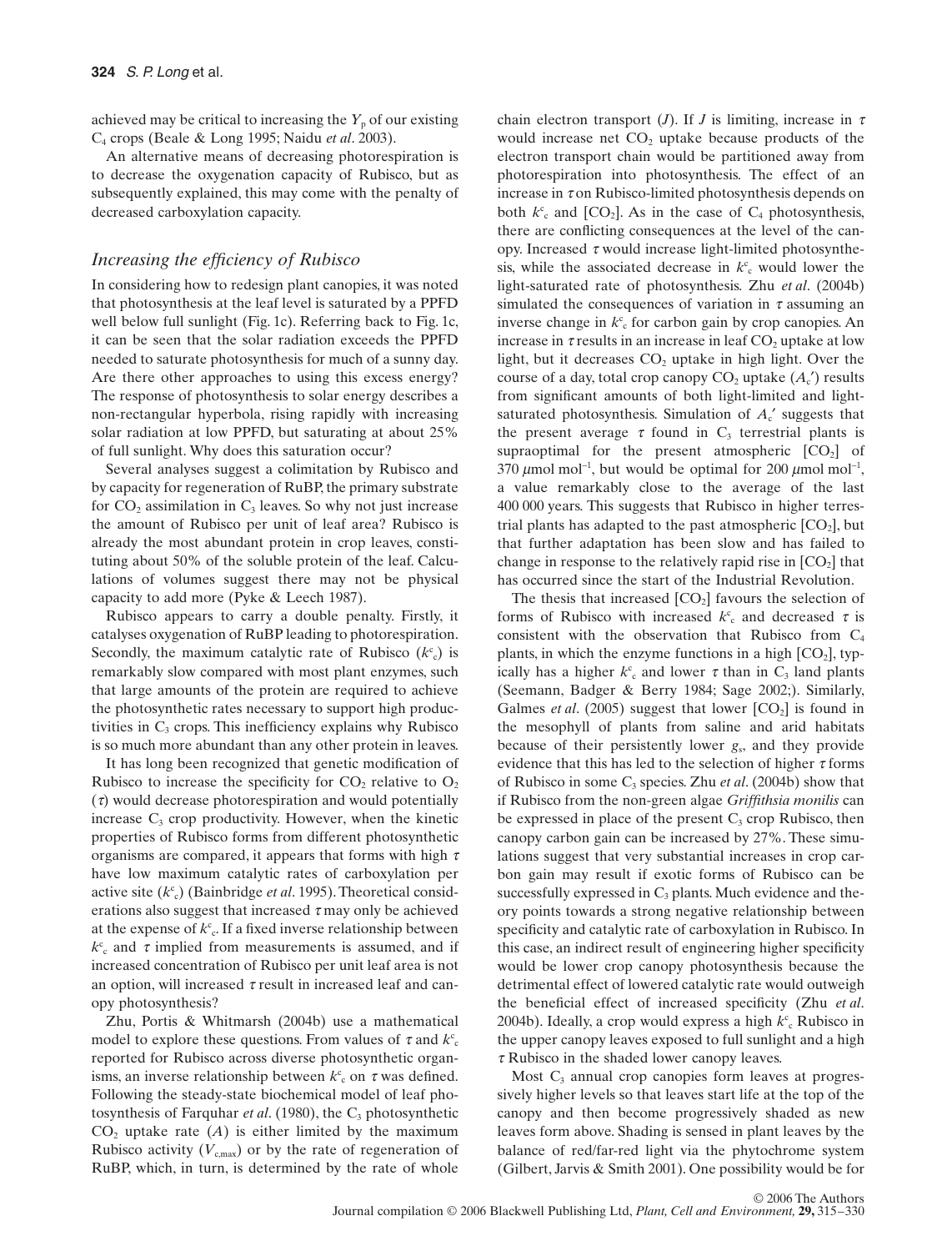| <b>Species</b>                                                         | $A_{c}$<br>(mmol m <sup>-2</sup> d <sup>-1</sup> ) | $A_{c}^{\prime}$<br>( %) | $A_{\text{sat}}$<br>( $\mu$ mol m <sup>-2</sup> s <sup>-1</sup> ) |
|------------------------------------------------------------------------|----------------------------------------------------|--------------------------|-------------------------------------------------------------------|
| Current average $C_3$ crop<br>$(k_{\rm c}^{\rm c} = 2.5, \tau = 92.5)$ | 1040                                               | 100                      | 14.9                                                              |
| Griffithsia monilis<br>$(kcc = 2.6, \tau = 167)$                       | 1430                                               | 127%                     | 21.5                                                              |
| Amaranthus edulis<br>$(k_{\rm c}^{\rm c} = 7.3, \tau = 82)$            | 1250                                               | 117%                     | 28.3                                                              |
| A. <i>edulis</i> /current<br>$(k_{\rm c}^{\rm c} = 2.5, \tau = 92.5)$  | 1360                                               | 131%                     | 28.3                                                              |

Reported values for  $k<sup>c</sup>$ <sub>c</sub> and τ of these species (Jordan & Ogren 1984; Seemann *et al.* 1984; Whitney *et al*. 2001) are listed. The final row extends to the results of Zhu *et al*. (2004b) to simulate the gain that can be achieved if a form of Rubisco with a high  $k<sup>c</sup>_{c}$  (*A. edulis*) can be expressed in the sunlit leaves and if a form with high  $\tau$  (current C<sub>3</sub> average) can be expressed in the shade leaves.

 $k<sup>c</sup>$ <sub>c</sub>, maximum catalytic rate of Rubisco;  $\tau$ , specificity of Rubisco for CO<sub>2</sub> relative to O<sub>2</sub>;  $A<sub>sat</sub>$ , maximum rate of photosynthesis; Rubisco, ribulose 15-biphosphate carboxylase/oxygenase.

plants to trigger the replacement of a high  $k<sup>c</sup>$ <sub>c</sub> Rubisco with a high  $\tau$  form as the leaf acclimates to shade. Table 2 shows that such a system can increase  $\varepsilon_c$  by 31%, in comparison with an equivalent crop canopy with the current typical Rubisco of  $C_3$  crops. This would increase  $\varepsilon_c$  both by decreasing photorespiratory losses in the lower canopy and by increasing the light-saturated rate of photosynthesis in the upper canopy.

#### **Regeneration of RuBP**

As noted previously, light-saturated photosynthesis in crop leaves is typically colimited by  $V_{c,max}$  and by capacity for regeneration of RuBP, termed  $J_{\text{max}}$  in the context of the model of Farquhar *et al*. (1980). This has become the standard framework for analysing limitations to  $C_3$  leaf photosynthesis. If the rate of carboxylation at Rubisco is increased, then  $J_{\text{max}}$  should also be increased to gain maximum benefit. By 2050, atmospheric  $[CO<sub>2</sub>]$  will be about 50% higher than today. This change, without any modification of the protein, will increase the efficiency of Rubisco by partially inhibiting oxygenation. From kinetic data, it may be calculated that as a result,  $J_{\text{max}}/V_{\text{c,max}}$  would need to increase by 30% to maintain an optimal distribution of resources (Long *et al*. 2004). Interestingly, acclimation of soybean to growth under elevated  $[CO<sub>2</sub>]$  in the field involves a significant increase in  $J_{\text{max}}/V_{\text{c,max}}$ , but the increase is 7%, less than the theoretical change needed to maximize response (Bernacchi *et al.* 2005). Increases in  $J_{\text{max}}$  will therefore be necessary, simply to adapt plants to rising  $[CO<sub>2</sub>]$ .

Unlike  $V_{\text{c,max}}$ , regeneration of RuBP does not depend on the amount or the properties of any single protein, but on the complete photosynthetic electron transport chain and on all the enzymes of the Calvin cycle except Rubisco. Transgenic plants with small decreases in the quantities of specific proteins produced by antisense technology in tobacco suggest that two points in this chain limit  $J_{\text{max}}$ : the cytochrome  $b_6$ /f complex in the electron transport chain **Table 2.** Estimates of the daily canopy carbon gain (*A*c′) after Zhu *et al*. (2004b) and assuming the hypothetical replacement of the average form of Rubisco from  $C_3$  crop species with Rubiscos from other species

and sedoheptulose-1:7-bisphosphatase (SbPase) in the Calvin cycle have been shown to strongly control the rate of RuBP synthesis (Price *et al*. 1998; Harrison *et al*. 2001; Raines 2003). Of course, decreased photosynthesis as a result of a decrease in a specific protein, even in the absence of pleiotropic effects, is not proof of limitation in the wildtype plant because if several proteins are present in just sufficient amount to support observed *in vivo* rates of photosynthesis, antisense reduction in any one would cause a decrease in rate. Transgenic tobacco plants over-expressing an *Arabidopsis* SbPase, however, have now been produced and show a significantly greater light-saturated photosynthetic rate and greater daily carbon gain in young leaves than the wild-type plants from which they are derived. The growth rate of these plants is accelerated and leaf area and leaf biomass are increased up to 30% (Lefebvre *et al*. 2005; reviewed, Raines 2006). Transgenic tobacco plants overexpressing a dual-function cyanobacterial fructose-1,6-bisphosphatase/SbPase targeted to chloroplasts also show enhanced photosynthetic efficiency and growth. Compared with wild-type tobacco, final dry matter and photosynthetic  $CO<sub>2</sub>$  fixation of the transgenic plants are said to be  $24-50\%$ higher, respectively (Miyagawa, Tamoi & Shigeoka 2001). The next and critical challenges are to see if these large gains can be extended into food crop plants and also if the increases in photosynthesis and yield can be validated in field conditions.

## **OVERVIEW OF OPPORTUNITIES AND BARRIERS**

Theoretical considerations suggest that further increases in *Y*<sup>p</sup> of the major crops will depend largely on increasing crop photosynthesis. Although other analyses have suggested a lack of correlation between increased photosynthesis and crop yields, the overwhelming weight of evidence from elevated  $[CO<sub>2</sub>]$  research now shows a very close link between increased photosynthesis and yield, when the increase in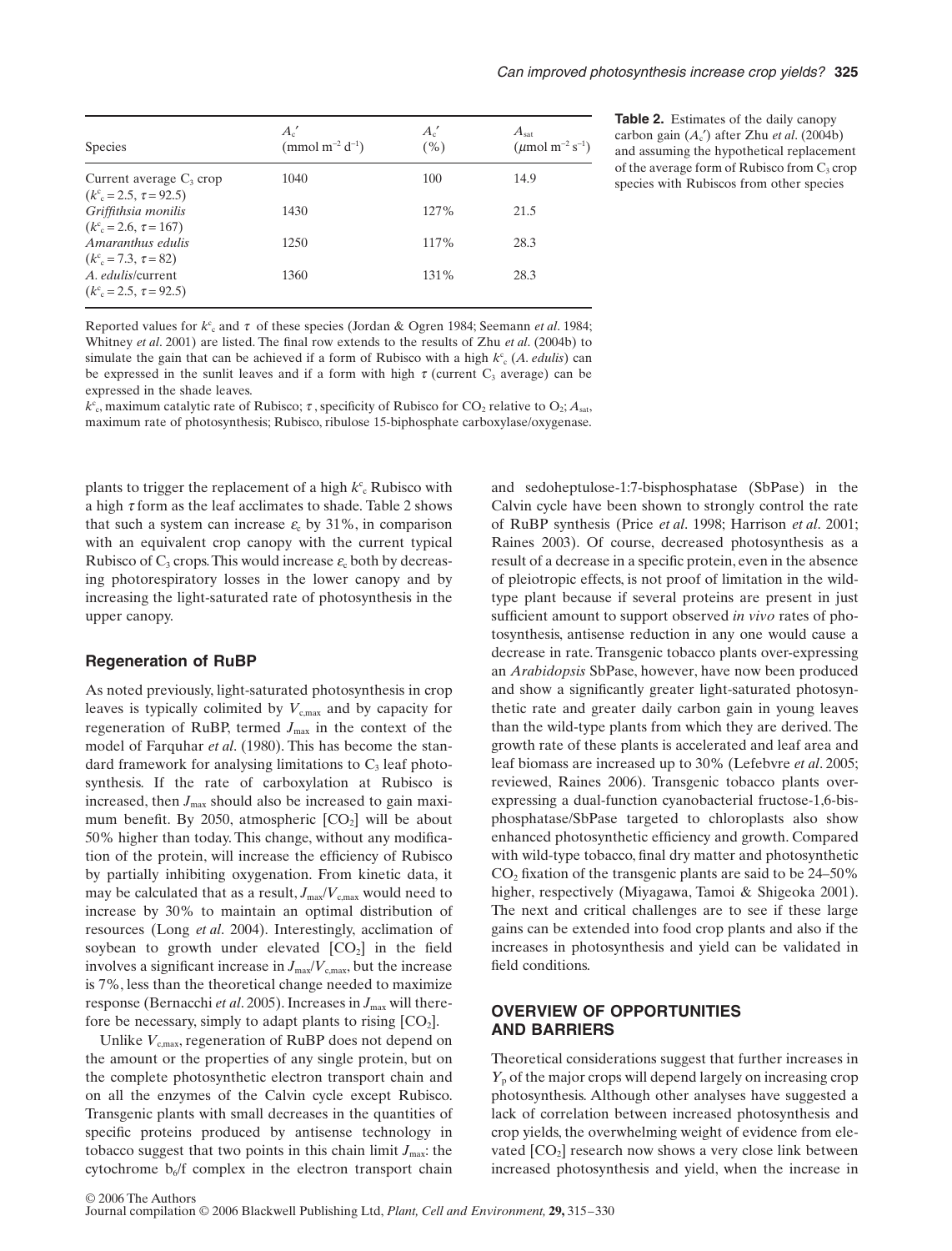| Change                                                                         | % Increase in $\varepsilon$ relative to<br>current realized value | Speculated time<br>horizon (years) |
|--------------------------------------------------------------------------------|-------------------------------------------------------------------|------------------------------------|
| Rubisco with decreased oxygenase activity but without decreased catalytic rate | $30\%$ (5–60%)                                                    | ???                                |
| Efficient $C_4$ photosynthesis engineered into $C_3$ crops                     | $18\%$ (2-35%)                                                    | $10 - 20$                          |
| Improved canopy architecture                                                   | $10\%$ (0-40%)                                                    | $0 - 10$                           |
| Increased rate of recovery from photoprotection of photosynthesis              | $15\%$ (6-40%)                                                    | $5 - 10$                           |
| Introduction of higher catalytic rate foreign forms of Rubisco (Table 2)       | $22\%$ (17-30%)                                                   | $5 - 15$                           |
| Increased capacity for regeneration of RuBP via overexpression of SbPase       | $10\%$ (0-20%)                                                    | $0 - 5$                            |

**Table 3.** Summary of possible increases in solar radiation conversion efficiency  $(\varepsilon_c)$  that may be achieved and the speculated time horizon for provision of material that can be introduced into plant breeding programs (Adopted from Long *et al*. 2005b)

The time to realizing sufficient seed for commercial cultivation would be longer.

The value under the heading '% Increase ...' is the suggested mean, followed by the range of possible change, calculated by substituting the changed properties into the simulation model of Humphries & Long (1995). See text for references.

Rubisco, ribulose 15-biphosphate carboxylase/oxygenase; RuBP, ribulose biphosphate.

photosynthesis is achieved without otherwise altering the genetics of the plant. Achieving similar increases in photosynthesis to those achieved by artificial elevation of  $[CO<sub>2</sub>]$ will most likely be realized by genetic engineering.

Sinclair *et al*. (2004) argue that transformation of a few genes is unlikely to result in major yield increases. In this respect, they note the lack of success, great difficulty and complexity of translating biochemical and physiological research into improvements in crop yield by conventional plant breeding. They also note the several generations, and therefore several years, needed to introduce such changes. However, this ignores two major benefits of molecular transformation (Gepts 2002). Firstly, if a single gene transformation can, for example, produce a targeted change without pleiotropic effects (e.g. decreased photorespiration), then the phenotype is otherwise preserved. This is exemplified by the single transformations that provide roundup-ready cultivars, which otherwise preserve the properties of the untransformed cultivar (e.g. Hu *et al*. 2003). Secondly, it avoids the several generations of backcrossing needed when transferring a single gene or several genes by conventional breeding into the desired background. Time is still required to bulk up the population of the transformed genotype, but several years are still gained (reviewed by Gepts 2002). The issue of whether a single or few gene transformations can increase photosynthesis and yield, however, is critical. As outlined in the previous section, an increase in the expression of a single photosynthetic protein increases the dry matter production of tobacco. However, the elevated  $[CO<sub>2</sub>]$  literature perhaps provides the best evidence that a single manipulation can increase yield. Because the direct effect of elevated  $[CO<sub>2</sub>]$ is to suppress oxygenation and photorespiration at the level of Rubisco leading to higher photosynthesis and yield, then similar increases can reasonably be expected if Rubisco can be transformed to decrease oxygenation.

What transformations are likely to increase photosynthesis and yield, and on what timescale might they be realized? Table 3 provides a speculative view of the possible increases and time horizons over which changes may be achieved. The maximum theoretical  $\varepsilon_c$  are ca. 0.051 and 0.060 for  $C_3$  and  $C_4$  crops, respectively. The  $C_3$  maximum can be raised by decreasing photorespiration, either by identifying Rubisco with an increased specificity for  $CO<sub>2</sub>$  or by engineering  $C_4$  photosynthesis into  $C_3$  crops. At present, higher specificity forms of Rubisco found in other photosynthetic organisms carry the penalty of lower catalytic rates. It is reasoned that replacement of existing Rubisco with these forms would result in lower, not higher, rates of canopy carbon uptake. At the present atmospheric  $[CO<sub>2</sub>]$ , introduction of Rubisco forms with higher catalytic rates would increase  $\varepsilon_c$ .

Theoretical analysis now shows that introduction of  $C_4$ photosynthesis into a single cell is energetically highly inefficient. This appears confirmed in rice transformed to express the  $C_4$  photosynthetic pathway (Raines 2006). Engineering  $C_4$  photosynthesis into  $C_3$  crops would therefore require not only the introduction of the  $C_4$  photosynthetic cycle, but also the Kranz leaf anatomy and associated differential expression of photosynthetic proteins. While the basis of development of this differential expression is not as yet fully understood, it is possible that a genetic trigger that induces Kranz anatomy may yet be found (Surridge 2002). Still, such a complex transformation would probably not be possible for decades (Surridge 2002; Table 3). In the shorter term, extending the environmental range of existing  $C_4$  crops is likely to be a more successful route to higher total productivities.

The theoretical  $\varepsilon_c$  is not achieved even by the most productive systems under optimum conditions. The major cause is likely the fact that in direct sunlight, significant parts of the crop canopy are light saturated (i.e. absorbed light simply exceeds the capacity of the leaf to use light). Here, there are four areas that can allow significant increases in  $\varepsilon_c$ : (1) alteration of crop canopy architecture to improve the distribution of radiation and to minimize the period over which any leaf is light saturated. Although this is an approach that has fallen from fashion, clearly, for many crops, canopy architecture remains far from optimal. This can increase  $\varepsilon_c$  by as much as 40% at midday in full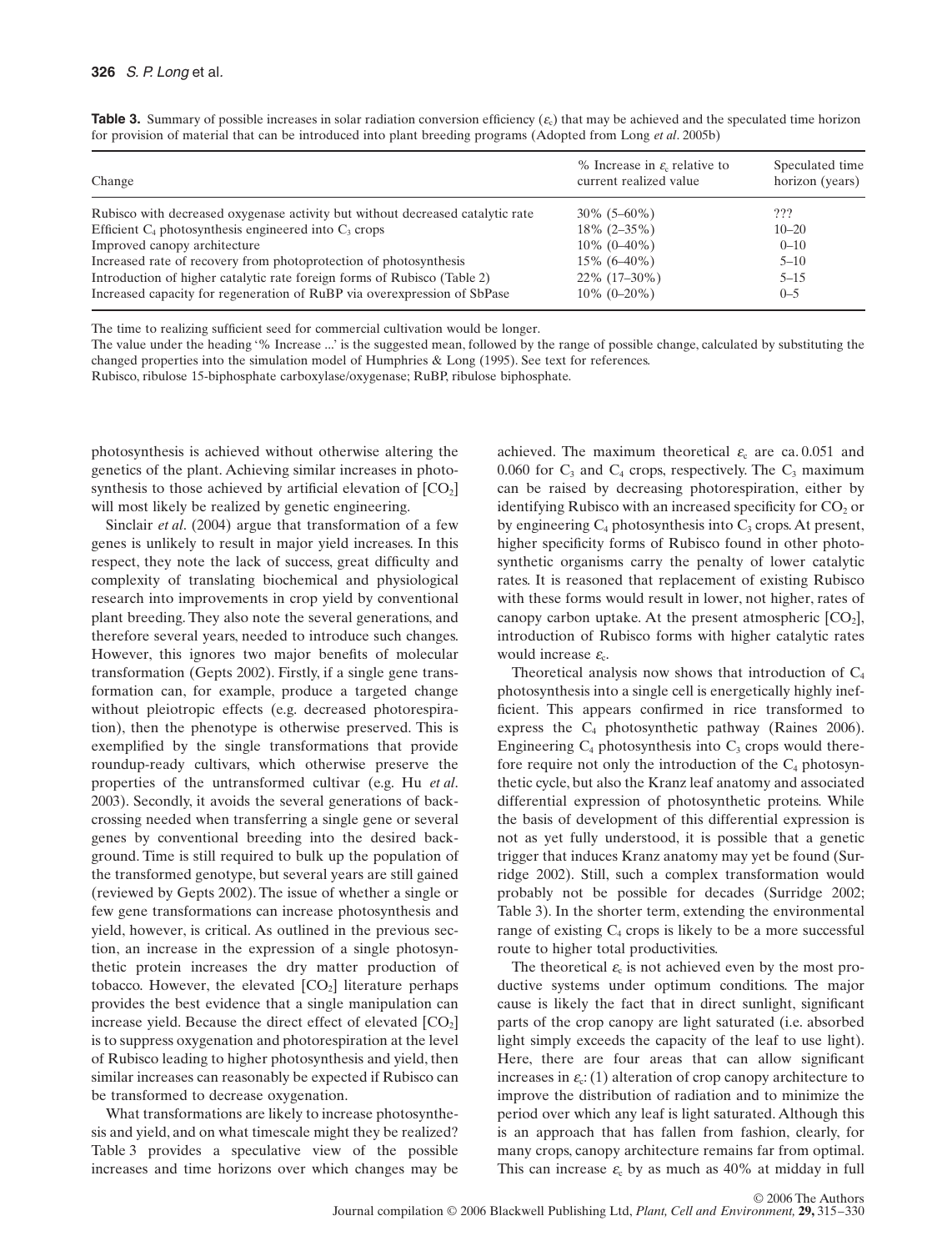sunlight. Increased computational capacity now allows the use of complex reverse-ray tracing algorithms to identify optimal architecture for different environments and to identify selection criteria. This is also one area of improvement that can be approached by conventional plant breeding. (2) Increased recovery from photoprotection to increase efficiency of photosynthesis of leaves in the shade can increase daily  $\varepsilon_c$  by ca. 15% and by more at lower temperatures. Again there is variability among photosynthetic organisms that can be used. The molecular mechanism of photoprotection and its relaxation is understood and may be improved by relatively simple transformations. (3) The amount of Rubisco is possibly already close to the capacity of photosynthetic cells and represents the largest single investment of nitrogen within most growing crops. Despite its high concentration, it is a limitation to lightsaturated photosynthesis. Simulations show that replacement of current  $C_3$  crop Rubisco with forms with higher catalytic rates from other photosynthetic organisms can increase daily  $\varepsilon_c$  by up to 31%. Because Rubisco is formed from two types of subunit, one coded for in the nucleus and one in the plastid genome, transformation is particularly challenging. However, such transformations have already been achieved with tobacco (reviewed, Maliga 2004; Raines 2006). Given the progress in transformation technology over the past 10 years, such changes appear achievable on a 10-year time horizon. Even larger increases in  $\varepsilon_c$  would be possible if leaves can be engineered to express a high catalytic rate form of Rubisco initially and then if this can be replaced with a high specificity form during shade acclimation. (4) To gain full advantage of an engineered increase in Rubisco efficiency or the increase in Rubisco efficiency that will simply result from rising  $[CO<sub>2</sub>]$ , an increase in capacity for RuBP regeneration is necessary. Antisense transformations suggest that the cytochrome b6/f complex and the SbPase are the major limitations to RuBP regeneration. Preliminary evidence suggests that engineered over-expression of SbPase can increase  $\varepsilon_c$  by 10%. Thus, this transformation is already realizable as a means to increase  $\varepsilon_c$ .

In conclusion, while opportunities to increase the theoretical maximum  $\varepsilon_c$  of  $C_3$  or  $C_4$  crops do not appear realizable on a 10–20 years time horizon, there are a number of opportunities to improve the ability of crops to approach the current theoretical maxima. Some increases may be achieved by conventional breeding, although most will require introduction of foreign genetic material. Despite the apparent complexity of yield as a genetic trait, the modification of single genes has, indeed, resulted in increased plant yield (Gepts 2002; van Camp 2005). Consequently, such genetic modifications appear achievable within a 10–20 years time horizon (Table 3). Finally, both environmental stress and respiration are beyond the scope of this analysis. Clearly, there is a wide range of opportunities for improving the tolerance of  $\varepsilon_c$  to stress, although most are specific to the individual stress (Ort & Long 2003; Raines 2006). Respiration, as a factor that may be decreased to increase  $\varepsilon_c$ , has received very little attention,

in part because knowledge of the limitations and the full role of the respiratory process is far less complete than for photosynthesis; in particular, the role of cyanide-insensitive respiration appears to impose a variable inefficiency on net carbohydrate accumulation. In the one example in which respiration was used as a selection criterion, substantial yield increases were achieved by selecting for decreased respiration rates (Wilson & Jones 1982).

#### **REFERENCES**

- Ainsworth E.A. & Long S.P. (2005) What have we learned from 15 years of free-air  $CO<sub>2</sub>$  enrichment (FACE) ? A meta-analytic review of the responses of photosynthesis, canopy. *New Phytologist* **165,** 351–371.
- Ainsworth E.A., Davey P.A., Bernacchi C.J., *et al.* (2002) A metaanalysis of elevated [CO<sub>2</sub>] effects on soybean (*Glycine max*) physiology, growth and yield. *Global Change Biology* **8,** 695– 709.
- Ainsworth E.A., Rogers A., Nelson R. & Long S.P. (2004) Testing the 'source-sink' hypothesis of down-regulation of photosynthesis in elevated  $CO<sub>2</sub>$  in the field with single gene substitutions in *Glycine max*. *Agricultural and Forest Meteorology* **122,** 85–94.
- Bainbridge G., Madgwick P., Parmar S., Mitchell R., Paul M., Pitts J., Keys A.J. & Parry M.A.J. (1995) Engineering Rubisco to change its catalytic properties. *Journal of Experimental Botany* **46,** 1269–1276.
- Baker J.T., Allen L.H. & Boote K.J. (1990) Growth and yield responses of rice to carbon-dioxide concentration. *Journal of Agricultural Science* **115,** 313–320.
- Barber J. (1998) What limits the efficiency of photosynthesis and can there be beneficial improvements?. In *Feeding a World Population of More Than Eight Billion People – A Challenge to Science* (eds J.C. Waterlow, D.G. Armstrong, L. Fowden & R. Riley), pp. 112–123. Oxford University Press, Cary, NC, USA.
- Baroli I. & Niyogi K.K. (2000) Molecular genetics of xanthophylldependent photoprotection in green algae and plants. *Philosophical Transactions of the Royal Society of London Series B-Biology Sciences* **355,** 1385–1393.
- Beadle C.L. & Long S.P. (1985) Photosynthesis is it limiting to biomass production? *Biomass* **8,** 119–168.
- Beale C.V. & Long S.P. (1995) Can perennial C-4 grasses attain high efficiencies of radiant energy-conversion in cool climates. *Plant, Cell and Environment* **18,** 641–650.
- Beale C.V., Morison J.I.L. & Long S.P. (1999) Water use efficiency of C-4 perennial grasses in a temperate climate. *Agricultural and Forest Meteorology* **96,** 103–115.
- Bender J., Hertstein U. & Black C.R. (1999) Growth and yield responses of spring wheat to increasing carbon dioxide, ozone and physiological stresses: a statistical analysis 'ESPACE-wheat' results. *European Journal of Agronomy* **10,** 185–195.
- Bernacchi C.J., Morgan P.B., Ort D.R. & Long S.P. (2005) The growth of soybean under free air  $[CO<sub>2</sub>]$  enrichment (FACE) stimulates photosynthesis while decreasing in vivo Rubisco capacity. *Planta* **220,** 434–446.
- Borrás L., Slafer G.A. & Otegui M.E. (2004) Seed dry weight response to source-sink manipulations in wheat, maize and soybean: a quantitative reappraisal. *Field Crops Research* **86,** 131– 146.
- von Caemmerer S. (2003) C4 photosynthesis in a single C3 cell is theoretically inefficient but may ameliorate internal  $CO<sub>2</sub>$  diffusion limitations of C3 leaves. *Plant, Cell and Environment* **26,** 1191–1197.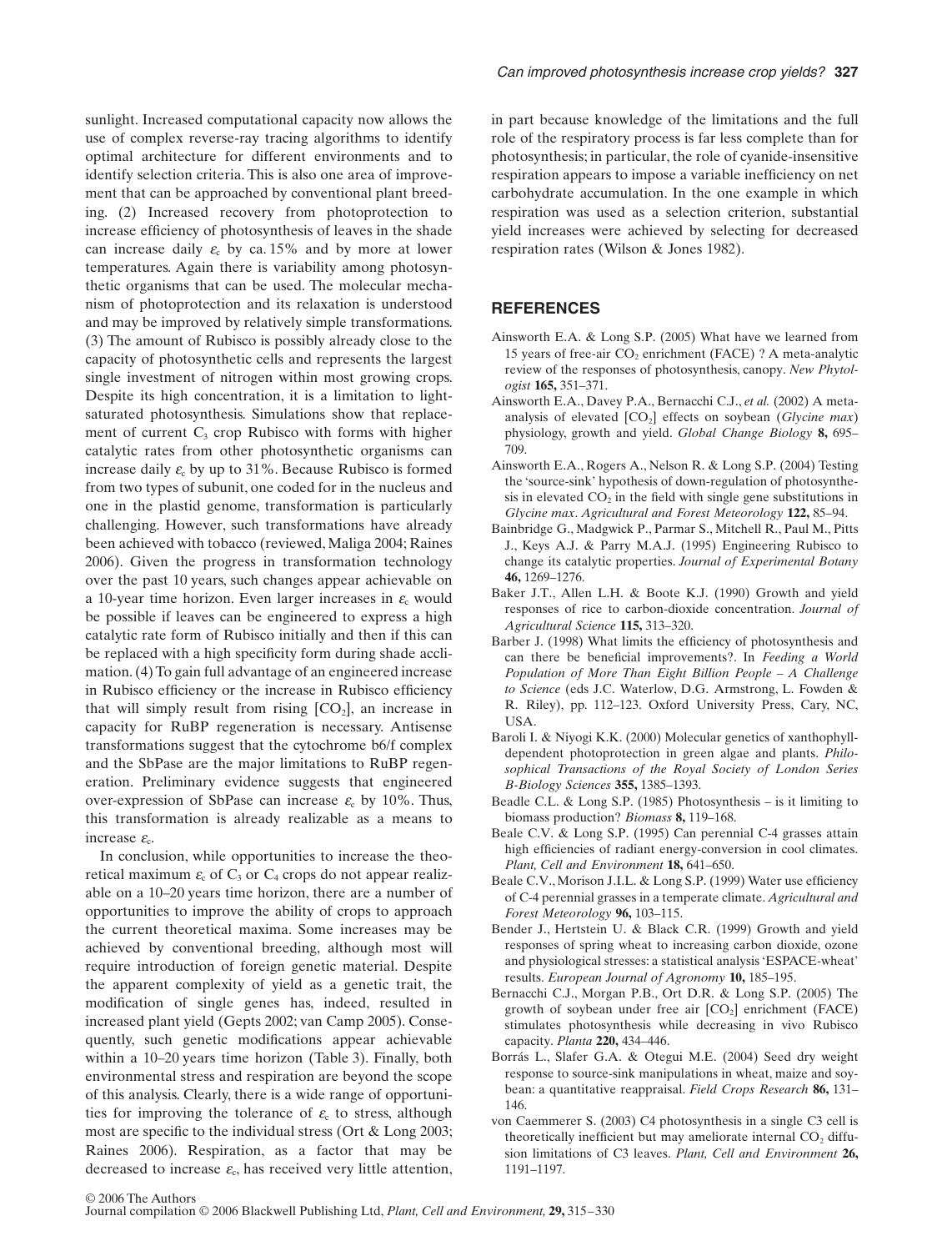- van Camp W. (2005) Yield enhancement genes: seeds for growth. *Current Opinions in Biotechnology* **16,** 147–153.
- Cerling T.E. (1999) Paleorecords of  $C_4$  plants and ecosystems. In *The Biology of C4 Photosynthesis* (eds R.F. Sageand & R.K. Monson), pp. 445–469. Academic Press, San Diego, CA, USA.
- Chalabi Z.S., Biro A., Bailey B.J., Aikman D.P. & Cockshull K.E. (2002) Optimal control strategies for carbon dioxide enrichment in greenhouse tomato crops – part 1: using pure carbon dioxide. *Biosystems Engineering* **81,** 421–431.
- Collatz G.J., Ribascarbo M. & Berry J.A. (1992) Coupled photosynthesis-stomatal conductance model for leaves of  $C_4$  plants. *Australian Journal of Plant Physiology* **19,** 519–538.
- Drake B.G., Gonzalez-Meler M. & Long S.P. (1997) More efficient plants: a consequence of rising atmospheric CO<sub>2</sub>? *Annual Review of Plant Physiology and Plant Molecular Biology* **48,** 609–639.
- Duvick D.N. (2005) The contribution of breeding to yield advances in maize (*Zea mays* L.). *Advances in Agronomy* **86,** 83–145.
- Dyson T. (1996) *Population and Food: Global Trends and Future Prospects*. Routledge, London, UK.
- Edwards G.E., Franceschi V.R. & Voznesenskaya E.V. (2004) Single-cell C-4 photosynthesis versus the dual-cell (Kranz) paradigm. *Annual Review of Plant Biology* **55,** 173–196.
- Ehleringer J. & Björkman O. (1977) Quantum yields for  $CO<sub>2</sub>$ uptake in  $C_3$  and  $C_4$  plants. *Plant Physiology* **59,** 86–90.
- Ehleringer J. & Pearcy R.W. (1983) Variation in quantum yield for CO2 uptake among C3 and C4 plants. *Plant Physiology* **73,** 555– 559.
- Evans L.T. (1993) *Crop Evolution, Adaptation and Yield*. CUP, Cambridge, MA, USA.
- Evans L.T. (1997) Adapting and improving crops: the endless task. *Philosophical Transactions of The Royal Society of London Series B-Biology Sciences* **352,** 901–906.
- Evans L.T. (1998) Greater crop production: whence and whither?. In *Feeding a World Population of More Than Eight Billion People – A Challenge to Science* (eds J.C. Waterlow, D.G. Armstrong, L. Fowdenand & R. Riley), pp. 89–97. Oxford University Press, Cary, NC, USA.
- Evans L.T. & Dunstone R.L. (1970) Some physiological aspects of evolution in wheat. *Australian Journal of Biology Sciences* **23,** 725–741.
- Evans L.T. & Fischer R.A. (1999) Yield potential: its definition, measurement, and significance. *Crop Science* **39,** 1544–1551.
- Falkowski P.G. & Dubindky Z. (1981) Light shade adaption of *Stylophora pistillata*, a hermatypic coral from the Gulf of Eilat. *Nature* **289,** 172–174.
- Farquhar G.D., von Caemmerer S. & Berry J.A. (1980) A biochemical model of photosynthetic  $CO<sub>2</sub>$  assimilation in leaves of C3 species. *Planta* **149,** 78–90.
- Galmes J., Flexas J., Keys A.J., Cifre J., Mitchell R.A.C., Madgwick P.J., Haslam R.P., Medrano H. & Parry M.A.J. (2005) Rubisco specificity factor tends to be larger in plant species from drier habitats and in species with persistent leaves. *Plant, Cell and Environment* **28,** 571–579.
- Gepts P. (2002) A comparison between crop domestication, classical plant breeding, and genetic engineering. *Crop Science* **42,** 1780–1790.
- Ghannoum O., von Caemmerer S. & Conroy J.P. (2001) Plant water use efficiency of 17 Australian NAD-ME and NADP-ME C-4 grasses at ambient and elevated CO<sub>2</sub> partial pressure. Aus*tralian Journal of Plant Physiology* **28,** 1207–1217.
- Gifford R.M. (1995) Whole-plant respiration and photosynthesis of wheat under increased  $CO<sub>2</sub>$  concentration and temperature – long-term versus short-term distinctions for modeling. *Global Change Biology* **1,** 385–396.
- Gilbert I.R., Jarvis P.G. & Smith H. (2001) Proximity signal and shade avoidance differences between early and late successional trees. *Nature* **411,** 792–795.
- Giordano M., Beardall J. & Raven J.A. (2005)  $CO<sub>2</sub>$  concentrating mechanisms in algae: mechanisms, environmental modulation, and evolution. *Annual Review of Plant Biology* **56,** 99–131.
- Harrison E.P., Olcer H., Lloyd J.C., Long S.P. & Raines C.A. (2001) Small decreases in SBPase cause a linear decline in the apparent RuBP regeneration rate, but do not affect Rubisco carboxylation capacity. *Journal of Experimental Botany* **52,** 1779–1784.
- Hatch M.D. (1987) C-4 photosynthesis a unique blend of modified biochemistry, anatomy and ultrastructure. *Biochimica et Biophysica Acta* **895,** 81–106.
- Hatch M.D. (1992)  $C_4$  photosynthesis: an unlikely process full of surprises. *Plant Cell Physiology* **33,** 333–342.
- Häusler R.E., Hirsch H.-J., Kreuzaler F. & Peterhänsel C. (2002) Overexpression of  $C_4$ -cycle enzymes in transgenic  $C_3$  plants: a biotechnological approach to improve C<sub>3</sub>-photosynthesis. *Journal of Experimental Botany* **369,** 591–607.
- Havaux M. & Niyogi K.K. (1999) The violaxanthin cycle protects plants from photooxidative damage by more than one mechanism. *Proceedings of the National Academy of Sciences of the USA* **96,** 8762–8767.
- Hay R.K.M. (1995) Harvest index a review of its use in plantbreeding and crop physiology. *Annals of Applied Biology* **126,** 197–216.
- Hu T., Metz S., Chay C., *et al.* (2003) Agrobacterium-mediated large-scale transformation of wheat (*Triticum aestivum* L.) using glyphosate selection. *Plant Cell Reports* **21,** 1010–1019.
- Humphries S.W. & Long S.P. (1995) WIMOVAC: a software package for modelling the dynamics of plant leaf and canopy photosynthesis. *Computer Application in the Biosciences* **11,** 361–371.
- Jordan D.B. & Ogren W.L. (1984) The carbon dioxide/oxygen specificity of ribulose-1,5-bisphosphate carboxylase/oxygenase. *Planta* **161,** 308–313.
- Kellogg E.A. (1999) Phylogenetic aspects of the evolution of  $C_4$ Photosynthesis. In *The Biology of C4 Photosynthesis* (eds R.F. Sageand & R.K. Monson), pp. 411–444. Academic Press, San Diego, CA, USA.
- Kimball B.A. (1983) Carbon-dioxide and agricultural yield an assemblage and analysis of 430 prior observations. *Agronomy Journal* **75,** 779–788.
- Kimball B.A., Pinter P.J., Garcia R.L., Lamorte R.L., Wall G.W., Hunsaker D.J., Wechsung G., Wechsung F. & Kartschall T. (1995) Productivity and water-use of wheat under free-air  $CO<sub>2</sub>$ enrichment. *Global Change Biology* **1,** 429–442.
- Kimball B.A., Kobayashi K. & Bindi M. (2002) Responses of agricultural crops to free-air CO<sub>2</sub> enrichment. Advances in Agron*omy* **77,** 293–368.
- Ku M.S.B., Cho D.H., Li X., Jiao D.M., Pinto M., Miyao M. & Matsuoka M. (2001) Introduction of genes encoding  $C_4$  photosynthesis enzymes into rice plants: physiological consequences. In *Rice Biotechnology: Improving Yield, Stress Tolerance and Grain Quality* (eds J.A. Goode & D. Chadwich), pp. 100–116. John Wiley & Sons, New York.
- Lefebvre S., Lawson T., Zakhleniuk O.V., Lloyd J.C. & Raines C.A. (2005) Increased sedoheptulose-1,7-bisphosphatase activity in transgenic tobacco plants stimulates photosynthesis and growth from an early stage in development. *Plant Physiology* **138,** 451–460.
- Long S.P. (1991) Modification of the response of photosynthetic productivity to rising temperature by atmospheric  $CO<sub>2</sub>$  concentrations: has its importance been underestimated? *Plant, Cell and Environment* **14,** 729–739.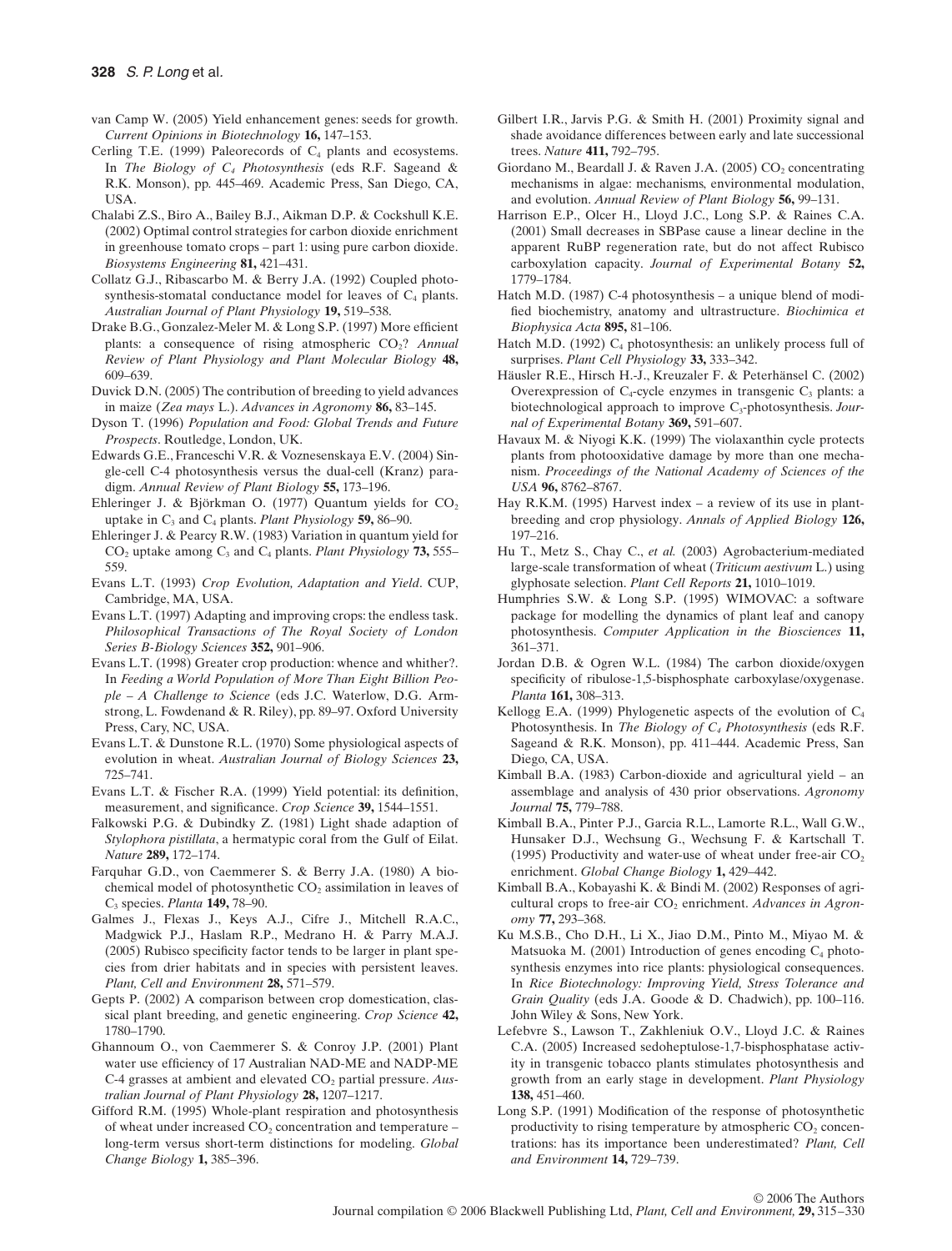- Long S.P. (1993) The significance of light-limited photosynthesis to crop canopy carbon gain and productivity – a theoretical analysis. In *Photosynthesis: Photoreactions to Plant Productivity* (eds Y.P. Abrol & P. MohantyandGovindjee), pp. 547–560. Oxford & IBH Publishing, New Delhi, India.
- Long S.P. (1998) Rubisco, the key to improved crop production for a world population of more than eight billion people?. In *Feeding a World Population of More Than Eight Billion People – A Challenge to Science* (eds J.C. Waterlow, D.G. Armstrong, L. Fowdenand & R. Riley), pp. 124–136. Oxford University Press, Cary, NC, USA.
- Long S.P. (1999) Environmental responses. In *The Biology of C4 Photosynthesis* (eds R.F. Sage & R.K. Monson), pp. 209–243. Academic Press, San Diego, CA, USA.
- Long S.P., Postl W.F. & Bohlàr-Nordenkampf H.R. (1993) Quantum yields for uptake of carbon-dioxide in C-3 vascular plants of contrasting habitats and taxonomic groupings. *Planta* **189,** 226–234.
- Long S.P., Humphries S. & Falkowski P.G. (1994) Photoinhibition of photosynthesis in nature. *Annual Review of Plant Physiology and Plant Molecular Biology* **45,** 633–662.
- Long S.P., Farage P.K. & Garcia R.L. (1996) Measurement of leaf and canopy photosynthetic CO<sub>2</sub> exchange in the field. *Journal of Experimental Botany* **47,** 1629–1642.
- Long S.P., Ainsworth E.A., Rogers A. & Ort D.R. (2004) Rising atmospheric carbon dioxide: plants face their future. *Annual Reviews of Plant Biology* **55,** 591–628.
- Long S.P., Ainsworth E.A., Leakey A.D.B. & Morgan P.B. (2005) Global food insecurity. Treatment of major food crops with elevated carbon dioxide or ozone under large-scale fully open-air conditions suggests recent models may have overestimated future yields. *Philosophical Transactions of the Royal Society* **360,** 2011–2020.
- Long S.P., Zhu X.-G., Naidu S.L., Raines C.A. & Ort D.R. (2005b) Limits to Efficiencies of Primary Production – Constraints and Opportunities. *In. Yields of Farmed Species* (eds. R. Sylvester-Bradley & J. Wiseman). pp. 167–191. Nottingham University Press. Nottingham.
- Maliga P. (2004) Plastid transformation in higher plants. *Annual Review of Plant Biology* **55,** 289–313.
- Mitchell R.A.C., Black C.R., Burkart S., Burke J.I., Donnelly A., de Temmmerman L., Fangmeier A., Mulholland B.J., Theobald J.C. & van Oijen M. (1999) Photosynthetic responses in spring wheat grown under elevated  $CO<sub>2</sub>$  concentrations and stress conditions in the European, multiple-site experiment 'ESPACEwheat'. *European Journal of Agronomy* **10,** 205–214.
- Miyagawa Y., Tamoi M. & Shigeoka S. (2001) Overexpression of a cyanobacterial fructose-1,6-/sedoheptulose-1,7-bisphosphatase in tobacco enhances photosynthesis and growth. *Nature Biotechnology* **19,** 965–969.
- Miyao M. (2003) Molecular evolution and genetic engineering of C-4 photosynthetic enzymes. *Journal of Experimental Botany* **54,** 179–189.
- Monson R.K. (1999) The origins of  $C_4$  genes and evoutionary pattern in the  $C_4$  metabolic phenotype. In *The Biology of*  $C_4$ *Photosynthesis* (eds R.F. Sageand & R.K. Monson), pp. 377–410. Academic Press, San Diego, CA, USA.
- Monteith J.L. (1977) Climate and the efficiency of crop production in Britain. *Philosophical Transactions of the Royal Society of London* **281,** 277–294.
- Morison J.I.L., Piedade M.T.F., Muller E., Long S.P., Junk W.J.  $&$  Jones M.B. (2000) Very high productivity of the  $C_4$  aquatic grass *Echinochloa polystachya* in the Amazon floodplain confirmed by net ecosystem CO2 flux measurements. *Oecologia* **125,** 400–411.
- Naidu S.L., Moose S.P., Al-Shoaibi A.K., Raines C.A. & Long S.P.

(2003) Cold tolerance of C-4 photosynthesis in *Miscanthus* × *giganteus*: adaptation in amounts and sequence of C-4 photosynthetic enzymes. *Plant Physiology* **132,** 1688–1697.

- Nobel P.S., Forseth I.N. & Long S.P. (1993) Canopy structure and light interception. In *Photosynthesis and Production in a Changing Environment: A Field and Laboratory Manual* (eds D.O. Hall, J.M.O. Scurlock, H.R. Bolhàr-Nordenkampf, R.C. Leegoodand & S.P. Long), pp. 79–90. Chapman & Hall, London, UK.
- Ort D.R. & Long S.P. (2003) Converting Solar Energy into Crop Production. In *Converting Solar Energy Into Crop Production* (eds M.J. Chrispeels & D.E. Sadava), pp. 240–269. American Society of Plant Biologists/Jones and Bartlett, Boston, MA, USA.
- Peet M.M. & Kramer P.J. (1980) Effects of decreasing source-sink ratio in soybeans on photosynthesis, photo-respiration, transpiration and yield. *Plant, Cell and Environment* **3,** 201–206.
- Piedade M.T.F., Junk W.J. & Long S.P. (1991) The productivity of the C4 grass *Echinochloa polystachya* on the Amazon floodplain. *Ecology* **72,** 1456–1463.
- Pinter P.J., Kimball B.A., Garcia R.L., Wall G.W., Hunsaker D.J. & LaMorte R.L. (1996) Free-air  $CO<sub>2</sub>$  enrichment: responses of cotton and wheat crops. In *Carbon Dioxide and Terrestrial Ecosystems* (eds G.W. Koch & H.A. Mooney), pp. 215–249. Academic Press, San Diego, CA, USA.
- Price G.D., von Caemmerer S., Evans J.R., Siebke K., Anderson J.M. & Badger M.R. (1998) Photosynthesis is strongly reduced by antisense suppression of chloroplastic cytochrome bf complex in transgenic tobacco. *Australian Journal of Plant Physiology* **25,** 445–452.
- Pyke K.A. & Leech R.M. (1987) Cellular-levels of ribulose 1,5 bisphosphate carboxylase and chloroplast compartment size in wheat mesophyll-cells. *Journal of Experimental Botany* **38,** 1949–1956.
- Raines C.A. (2003) The Calvin cycle revisited. *Photosynthesis Research* **75,** 1–10.
- Raines C.A. (2006) Transgenic approaches to manipulate the environmental responses of the C3 carbon fixation cycle. *Plant, Cell and Environment* **29,** 381–389.
- Roberts M.J., Long S.P., Tieszen L.L. & Beadle C.L. (1993) Measurement of plant biomass and net primary production of herbaceous vegetation. In *Photosynthesis and Production in a Changing Environment: A Field and Laboratory Manual* (eds D.O. Hall, J.M.O. Scurlock, H.R. Bolhàr-Nordenkampf, R.C. Leegood & S.P. Long), pp. 1–21. Chapman & Hall, London, UK.
- Sage R.F. (2002) Variation in the k  $_{\text{(cat)}}$  of Rubisco in C-3 and C-4 plants and some implications for photosynthetic performance at high and low temperature. *Journal of Experimental Botany* **53,** 609–620.
- Sage R.F. (2003) The evolution of C<sub>4</sub> photosynthesis. *New Phytologist* **161,** 341–370.
- Seemann J.R., Badger M.R. & Berry J.A. (1984) Variations in the specificity activity of ribulose-1,5-bisphosphate carboxylase between species utilizing differing photosynthetic pathways. *Plant Physiology* **74,** 791–794.
- Sheriff A., Meyer H., Riedel E., Schmitt J.M. & Lapke C. (1998) The influence of plant pyruvate, orthophosphate dikinase on a C-3 plant with respect to the intracellular location of the enzyme. *Plant Science* **136,** 43–57.
- Shlumukov L.R., Barro F., Barcelo P., Lazzeri P. & Smith H. (2001) Establishment of far-red high irradiance responses in wheat through transgenic expression of an oat phytochrome A gene. *Plant, Cell and Environment* **24,** 703–712.
- Sinclair T.R., Purcell L.C. & Sneller C.H. (2004) Crop transformation and the challenge to increase yield potential. *Trends in Plant Science* **9,** 70–75.